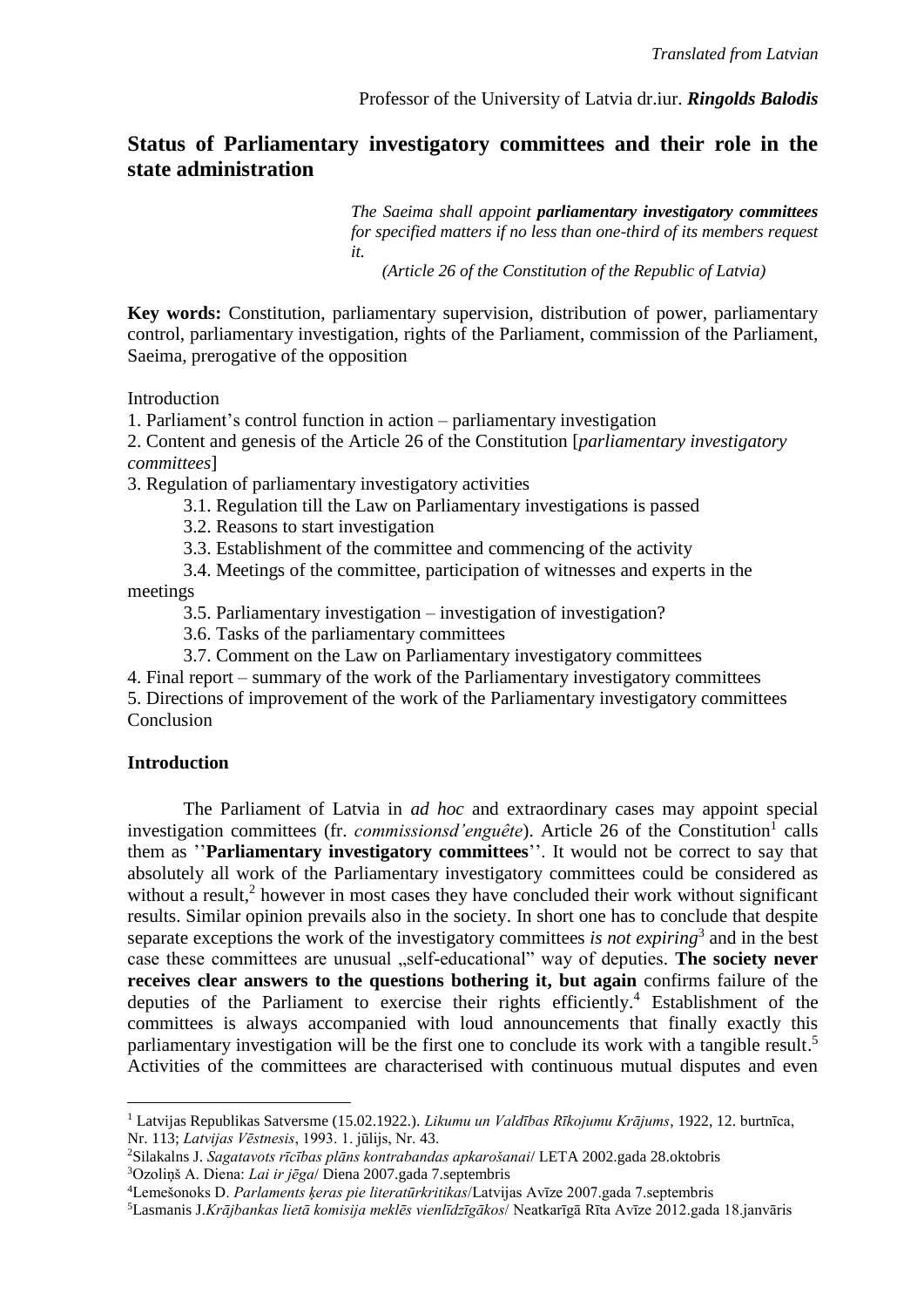mutual insults, therefore it is no surprise that also mass media is harsh in its evaluations of the parliamentary investigations. The following characterisations go for the Parliamentary investigatory committees. They are "committees of showing of" (*Diena*),<sup>6</sup>" public positioning of the opposition'' (*Neatkarīgā Rīta Avīze*) 7 , which ''does not have and never have had any use'' (*Latvijas Avīze*).<sup>8</sup> "The result of the activity is absolute zero without any result" (*Lauku Avīze*),<sup>9</sup> but "it is rather difficult to find practical recommendations in the final reports'' (*Jurista Vārds*).<sup>10</sup> Despite the fact that some of these committees ''have gone overboard'' to make the work productive and have hold meetings in a run (for example, in 2011 in one day there were meetings organised by yet three investigatory committees<sup>11</sup>, also politicians themselves call those investigatory committees as ''chat-rooms' (*Solvita*   $\bar{A}$ *boltiņa*),<sup>12</sup>"nix forgerons" (*Gundars Bērziņš*),<sup>13</sup>" "folk university", where deputies educate themselves in law, spending the state's money'' (*Ilma Čepāne*).<sup>14</sup> Even politicians of the opposition have admitted that ''no Parliamentary investigatory committee have ever acted efficiently (*Valērijs Agešins*), <sup>15</sup> because they are just ''political tinkering'' (*Gunārs Kūtris*). <sup>16</sup> Opinion of the professionals is even harsher – parliamentary investigation in fact is ''knocking on the rails by pretending that the tram is running, which just hinders the true workers, because disturbs them…''<sup>17</sup>

There is a reason to be sceptical about parliamentary investigation: usually they start their work with an intention to punish the guilty ones, but concludes them silently and without significant results. Already the first Parliamentary investigatory committees were reproached of acting without any target and inventing meaningless and vague tasks, that is why they are not helping, but even disturbing the responsible state institutions to investigate different crimes.<sup>18</sup> Why a great deal of the parliamentary investigations has ended without any results? What kind of results in general we can expect from these investigations? Maybe commencing of the investigation by itself is a result at the same time. Who is to be blamed for the poor quality of the parliamentary investigations – lack of the analytical service of *Saeima* of Latvia, poor provision of the parliamentary committees or maybe the inefficiency is hidden in the legal construction of the Parliamentary investigatory committees? Looking for the answers in this article it is tried to clarify the constitutional logic of the Parliamentary investigatory committees, as well, by analysing the parliamentary investigation the practical application of the committees is discusses, as Latin were saying in their time *verba volant, scripta manent* **–** spoken words fly away, written words remain. What remains after the work of the Parliamentary investigatory committees?

<sup>6</sup>Meļņiks R. *Izrādīšanās komisijas*/ Diena 2014.gada 14.novembris

<sup>7</sup>Lasmanis J. *Izmeklēšanas rezultāti atkarīgi no deputātu sirdsapziņas/* Neatkarīgā Rīta Avīze 2014.gada 13.novembrī

<sup>8</sup> Skatīt, Zvirbulis Ģ.*Kad deputāti spēlē detektīvus*/ Latvijas Avīze 2011.gada 21. maijs; Zvirbulis Ģ. *Kā atgūt Ķemerus*/ Latvijas Avīze 2013.gada 26.aprīlis

<sup>9</sup>Līcīts E. *Tik dibina komisijas un raksta koncepcijas/* Lauku Avīze 2001.gada 18.oktobris

<sup>10</sup> Gailīte D. *Parlamentārās izmeklēšanas komisiju ziņojumus lasot*. Jurista Vārds, 2014.- 2. decembris/ Nr.47

<sup>11</sup>Kozule E.*Pirmdien Saeimā notiks triju parlamentārās izmeklēšanas komisiju sēdes*/LETA 2001. gada 14.decembris

<sup>12</sup> Panteļējevs A. *Grābekļi paliks*?/ Diena 2011.gada 25.novembris

<sup>13</sup>Ozoliņa M. *Ādamsons: Latvenergo 3 miljonu meklēšanas komisija Saeimā jāatjauno*/ LETA 1999.gada 7.janvāris

<sup>14</sup>Zvirbulis Ģ. *Dobeļa komisija turpinās izmeklēt*/ Latvijas Avīze 2008.gada 3.oktobris

<sup>15</sup>Zvirbulis Ģ. *Apakškomisijas – izglītošanās par nodokļu maksātāju naudu*/ Latvijas Avīze 2008.gada 23. oktobris

<sup>16</sup> Liepiņa A.*Kūtris: Saeimas parlamentārāsizmeklēšanaskomisijas darbs neko neatrisina*/ LETA 2008.gada 6.jūnijs

<sup>17</sup> Juris Rekšņa (bijušais Valsts policijas priekšnieks) *Pēdējā laikā aktualizējies jautājums: Vai ir jēga veidot parlamentārās izmeklēšanas komisijas*? Viedoklis par&pret/ Sestdiena 2014.gada 21. novembris

<sup>18</sup> Saeimas deputāts Arveds Bergs (Skat. *Latvijas Republikas 2. Saeimas IV sesijas 1926. gada 26. oktobra sēdes (5. sēde) stenogramma*)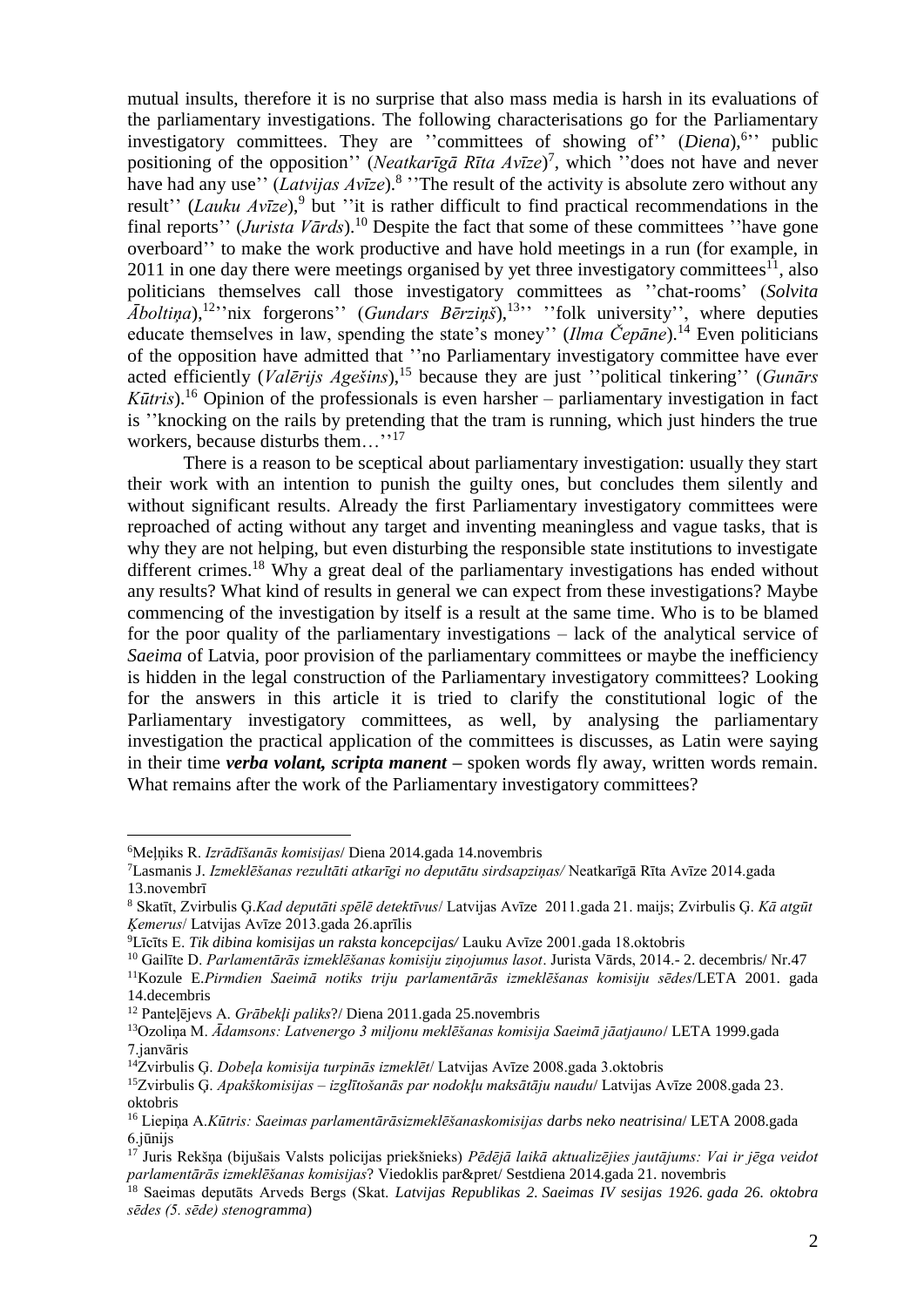## **1. Parliament's control function in action – parliamentary investigation**

Even though nowadays the amount of the laws and regulations developed by the executive power starts to increase the draft laws initiated by the Parliament and there start to appear rumours about weakening of the role of the Parliament,<sup>19</sup> legislation is the primary function of the Parliament. When listing the main functions of the Parliament, <sup>20</sup> as the **first**  should be indicated passing of laws or **legislation function.** <sup>21</sup>Legislation is an activity in the result of which legal norms are issued, amended, cancelled or invalidated. Legislation process is a special procedural order in which the Saeima achieves that a preliminary drafted draft law becomes the law, id est., becomes a circumventing enactment, which takes a concrete place in the system of laws and regulations. Upon carrying out this function the Parliament takes care of improvement of the legislation (duty of detection and elimination of the shortcomings in the regulatory framework)<sup>22</sup> and monitors correct execution of the laws. 23

**The second** function of the Parliament that is subordinated to the legislation<sup>24</sup> is **acceptance of the state budget.** The Constitutional Court<sup>25</sup> names this function as politically economical.

**The third** function of the Parliament is organisational work of the executive power and judicial power.

**The fourth** function of the legislator is **control of the executive power and judicial power**. The process of development of legal norms, approval of the state budget<sup>26</sup>, confirmation/non-confirmation of the head of the government or officials of the judicial power also is a visible element of control. The Parliament has **''predominance possibilities over the government'**<sup>27</sup> and, of course, when hearing reports of ministers, the Prime Minister or the manager of a bank and other officials elected by the Parliament or government the presence of control is constant. In fact this control intertwines all activities of the Parliament, however when carrying out the above mentioned functions another task is the main one rather than the control. When discussing the parliamentary control it should be indicated that in the Latvian constitutionalism there are **no traditions of impeachment procedures**<sup>28</sup> **. Even the President of the State does not have them, that is why the above** 

<sup>19</sup>Dārendorfs R. *Parlamentu noriets*/ Diena 2002.gada 3.septembris

<sup>20</sup> Latvijas valststiesību pamatlicējs profesors Kārlis Dišlers pavisam izdalīja astoņas parlamenta funkcijas konstitutīvo, leģislatīvo, administratīvi – saimniecisko, kontroles, kreatīvo, defensīvo, jurisdiktīvo un regulatīvo (*Dišlers K. Ievads Latvijas valststiesību zinātnē. R. 1930. 152.-153.lpp*.)

<sup>21</sup>Sk. *Valsts prezidenta Konstitucionālo tiesību komisija. Viedokļi: 2008–2011.* Rīga: Latvijas Vēstnesis, 2011, 23,108. lpp.; Satversmes tiesas 2008.gada 16.decembra spriedums lietā Nr.2008-09-0106 punkts 6.1.;Dišlers

K. *Latvijas valsts varas orgāni un viņu funkcijas.* Rīga: Tiesu namu aģentūra, 2004. – 92.lpp.

<sup>22</sup> Satversmes tiesas 2010.gada 25.novembra spriedums lietā Nr.2010-06-01 punkts 17.15.

<sup>23</sup> Likumdevējs, caur atbildīgu parlamenta komisiju un valsts auditoru (Valsts kontroli) seko finanšu līdzekļu izlietošanas lietderībai valsts un pašvaldību iestādēs.

<sup>24</sup> Skatīt. Pleps J., Pastars E., Plakalne I. *Konstitucionālās tiesības.* Rīga: Latvijas Vēstnesis, 2014., 281.lpp.

<sup>25</sup> Satversmes tiesas 2012.gada 3.februāra spriedums lietā Nr.2011-11-01 punkts 10

<sup>26</sup> '' Valsts budžeta likuma pieņemšana ir svarīga Saeimas funkcija, kuru tā veic kā institūcija, kas ir tieši atbildīga Latvijas tautas priekšā. […] Saeimai ir pienākums kontrolēt budžeta izpildi, kas ir valdības pienākums. Tādejādi Saeimas budžeta tiesības ir viens no būtiskākajiem instrumentiem instrumentiem ar kuriem Saeima īsteno parlamentāro kontroli pār valdības rīcību.'' (*Satversmes tiesas 2012.gada 3.februāra spriedums lietā Nr.2011-11-01 punkts 10*)

<sup>27</sup>Lamentovičs V. *Mūsdienu valsts*- Rīga: Apgāds Zvaigzne ABC, 2007.–112.lpp.

<sup>28</sup>Impīčments(*impeachment*–angļu val.) izcēlies *senangļuempechen*> traucēt vai apsūdzēt, lat. *impediciāre*> iejaukt vai sapīt važās. Impīčments būtībā ir īpaša apsūdzības procedūra, kuras mērķis ir noteikt attiecībās amatpersonas vainu, un pārkāpuma konstatēšanas gadījumā, atlaist to no amata. Impīčments ir parlamentāra procedūra, kuru var vērtēt arī kā varas dalīšanas koncepcijas ietvaros realizētu parlamentāru kontroli, kas paredzēta lai izpildvara un tiesu vara nepārsniegtu savas kompetences. Impīčmenta procedūras norisei un tās sekām ir ne tikai juridisks, bet arī politisks raksturs. Sekas var būt atlaišana no amata vai aizliegums ieņemt noteiktus amatus valsts pārvaldē nākotnē.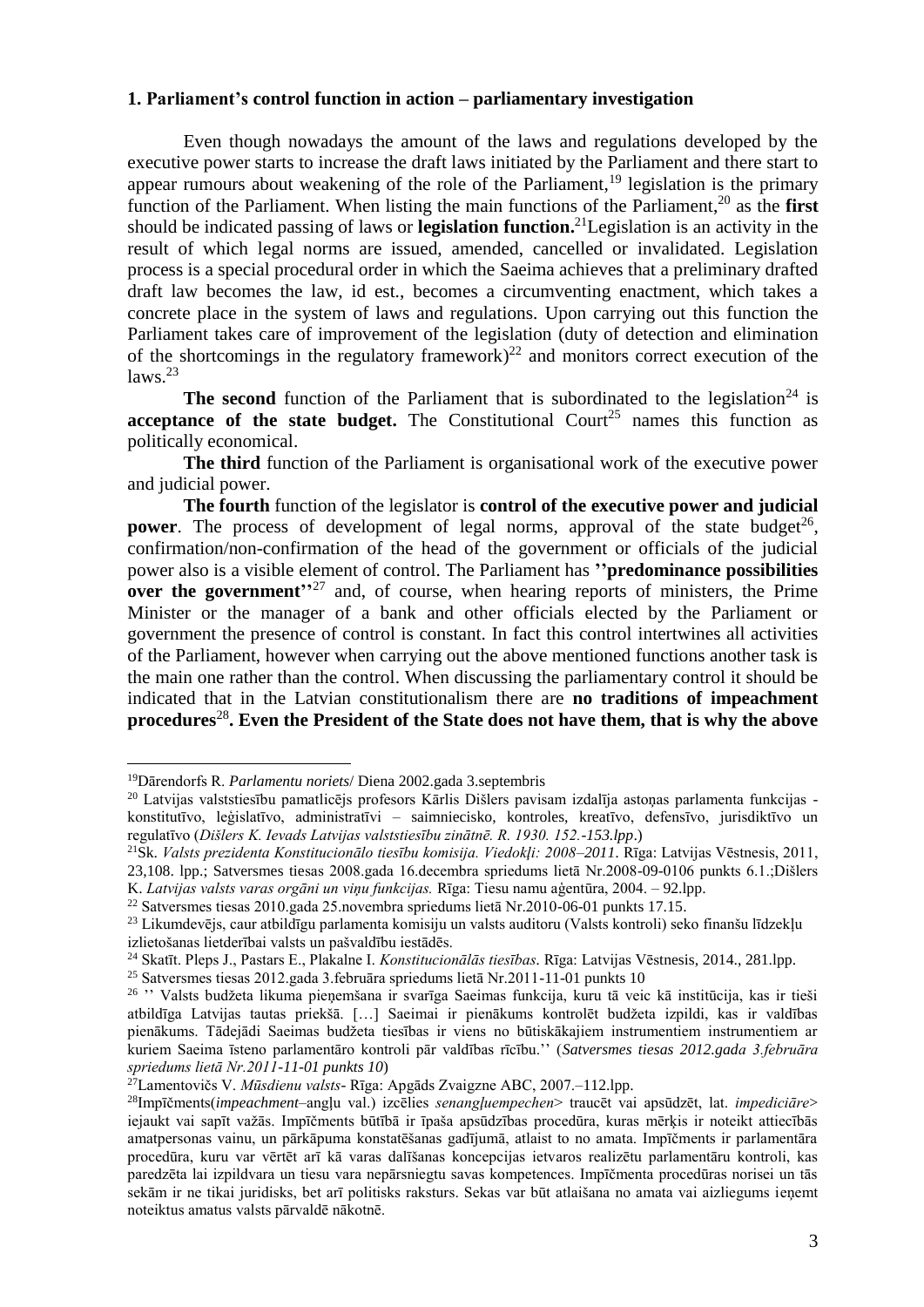**mentioned control possibilities are not and may not be exercised in an effective manner**. This control function of the state administration results from the principle of distribution of the democratic state power, which is a complex mechanism, the essence of which is functional basic distribution of three powers (the legislator's power, executive power and judicial power).<sup>29</sup> The principle of distribution of powers is expressed also as symbiosis of participation, crossing and overlapping of the mentioned three powers, the simplified essence of which is to monitor each other in order to avoid that national power does not become unjustified prerogative of a separate individual, body or branch of the power.

Respecting of the power distribution concept for a democratic state is not an end in itself, but is a necessity, because **realisation of the ''balance and counterweight'' provides for institutional stability and prevents usurpation of the power**. The state's duty is to do everything possible to avoid one and the same body having features of several powers. For example, that the Parliament would not become a court or the court not to start passing the laws that would determine how to judge etc.. In texts of many Constitutions passed in the last twenty years the principle of distribution of power is clearly enshrined in the Constitution. Therefore distribution of power is a norm of the Constitution and a general principle of rights at the same time. As an example may be mentioned Part One of the Article 10 of the Constitution of Poland, which states that the state of Poland is based on separation and balance of the legislation power, executive power and judicial power. In contrary to the Constitutions of other countries in the text of the Constitution of the Republic of Latvia the principle of distribution of power may not be read directly, however in some articles the presence of the principle of distribution of power is clearly seen. The mentioned may be also concluded from the laconic Article 1 of the Constitution. 30

The duty of the government is to account before the Parliament for the works done. The fourfold British Prime Minister **William Ewart Gladstone** in his time when discussing the works to be performed by the executive power has indicated to the House of Commons of Great Britain, that – **the duty of the Parliament is to request account from those who administer the state rather than to administer the state**! In daily life the parliamentary control may be seen in the meetings of the Standing committees of the Saeima, because if examining the draft laws in an effective manner<sup>31</sup> one has to hear representatives of the executive power.<sup>32</sup> Means of the parliamentary control is requests and questions of the deputies<sup>33</sup> and investigatory committees.<sup>34</sup> The questions and requests may be considered as

<sup>29</sup>Balodis R. Tieslietu padomes nozīme laika dimensijā/ Jurista Vārds 2010. gada 26. janvāris Nr.4**;** Balodis R. Varu krustošanās ir nevis nevēlama, bet lietderīga. [http://www.delfi.lv/news//comment/comment/article.php?id=29513533\)](http://www.delfi.lv/news/comment/comment/article.php?id=29513533)

<sup>30</sup> Skatīt Latvijas Republikas Satversmes tiesas 2006. gada 16. oktobra sprieduma lietā Nr. 2006-05- 01,secinājumu daļas 10. punktu; Balodis R. Ievads Latvijas Republikas Satversmes VIII nodaļas komentāriem/*Latvijas Republikas satversmes komentāri*. VIII nodaļa. Cilvēka pamattiesības. Autoru kolektīvs prof. R.Baloža zin. Vadībā. - Rīga: Latvijas Vēstnesis, 2011.–7.lpp.; Grigore – Bāra E., Kovaļevska A., Liepa L., Levits E., Mits M., Rezevska D., Rozenvalds J., Sniedzīte G. Satversmes 1. panta komentārs/*Latvijas Republikas Satversmes komentāri*. Ievads. I nodaļa. Vispārējie noteikumi. Autoru kolektīvs prof. R.Baloža zin. Vadībā. - Rīga: Latvijas Vēstnesis 2014.–147., 194.- 196. lpp.

<sup>31</sup> Satversmes tiesas 2008.gada 16.decembr spriedums lietā Nr.2008-09-0106 punkts 6.4

<sup>32</sup> Citviet pasaulē parlamentārā kontrole notek ar **parlamentāro ombudu** starpniecību (piemēram, Zviedrijā, Dānijā, Norvēģijā, Jaunzēlandē uct.). Šie ombudi kontrolē administrācijas darbības legālumu un pārrauga arī justīciju. Tur, kur iesakņojusies ''ēnu kabineta'' darbība, piemēram, Lielbritānijā, tās ir visefektīvākais parlamenta kontroles veids. Lieliski darbojas arī *''ēnu komisijas''*, kurās partijas, dublē patstāvīgās komisijas, sistemātiski caurskatot parlamenta un arī valdības darbu.

 $33$  Teorētiski pieprasījumi un deputātu jautājumi (Saeimas kārtības rulla 119 – 130 panti), kā valdības kontroles līdzeklis var novest pie neuzticības izteikšanas atsevišķam Ministru kabineta loceklim vai visam Ministru kabinetam. Praktiski gan pieprasījumi ir opozīcijas modrības izrādīšana, nekā patiesības noskaidrošanas instruments. Saeimas plenārsēžu sākuma pārcelšana uz rīta cēlienu pagājušā gadsimta 90' gadu beigās un ministru atbilžu sniegšanas laika nozīmēšana uz vēlu pēcpusdienu radīja situāciju, kad uz ministru atbildēm nenāk klausīties pat jautājuma uzdevēji. Turklāt atšķirībā no parlamentāro izmeklēšanas komisiju iztaujāšanas un izmeklēšanas šeit jautātāju iespējas ir visai ierobežotas… Drīzāk jau tad par parlamentāro kontroli var runāt patstāvīgo komisiju ietvaros. Saeimas komisijas organizē regulāras tikšanās ar ministriem vai attiecīgo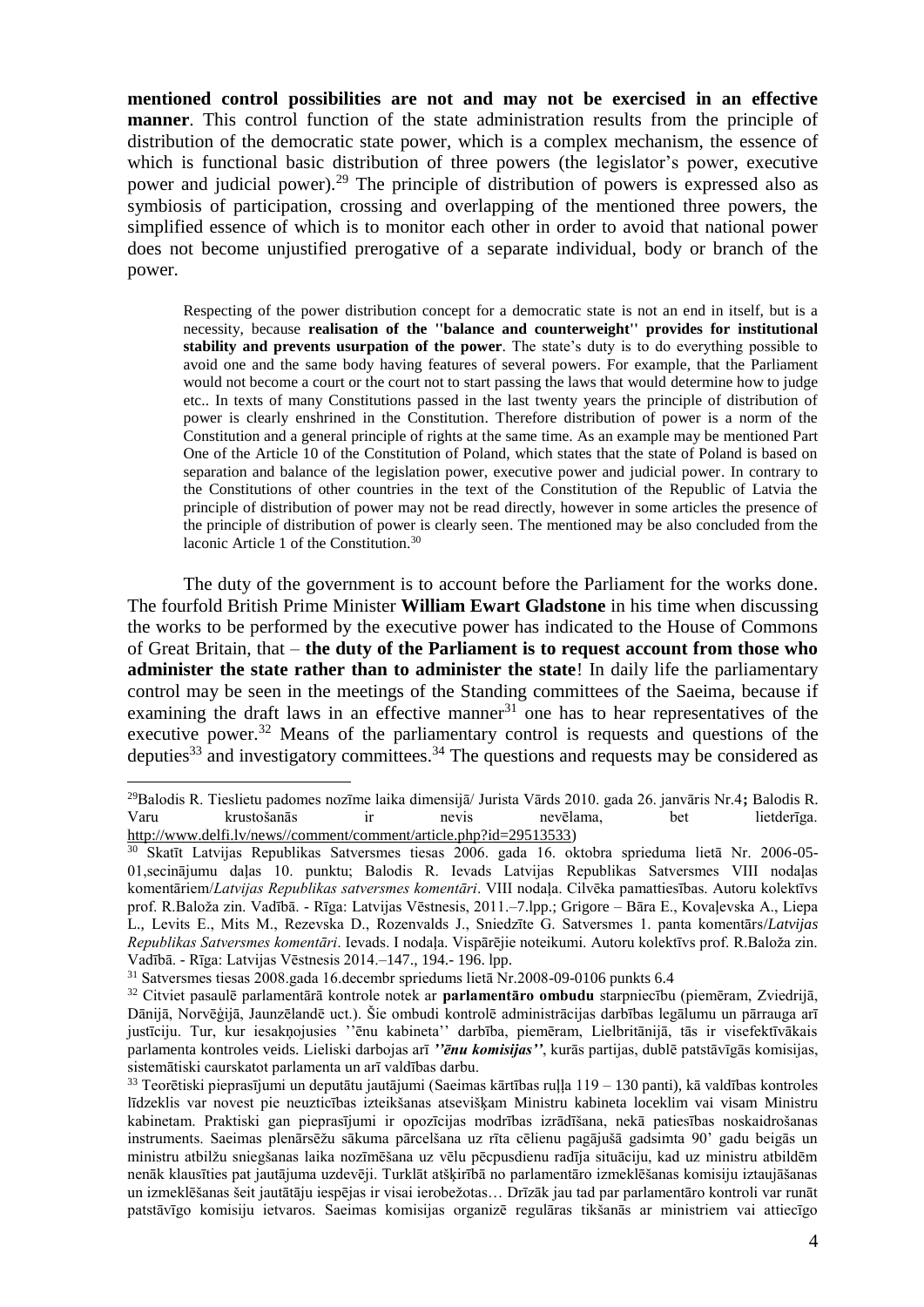political tools, bet not legal ones, <sup>35</sup> in its turn the **parliamentary investigatory committees are ''more real control'' means.** <sup>36</sup> The rights granted to the Saeima to examine the activity of the executive power are exercised in most effective manner with the parliamentary investigation. <sup>37</sup> In Latvia the parliamentary investigatory committees in comparison with the questions of the deputies is less often used way of control although soon there will be already thirty parliamentary investigations conducted.

Statistics show that on average one parliamentary investigatory committee is working in the Saeima, while requests and questions to the members of the government are asked on regular basis. Thus, for example, in 2011 the deputies submitted three requests: one was addressed to the Prime Minister, another one to the Minister of Interior and the third one to the Minister of Economy. In the same year also 23 questions of the deputies have been submitted.

Finally it should be noted that the parliamentary investigatory committees in Latvia mostly are established and managed by opposition parties, <sup>38</sup> because the **Saeima has to determine such an order of work that upon exercising the will of a majority at the same time guarantees the rights of a minority and provides efficiency of the work of the Saeima**. <sup>39</sup> The government that is run by coalition parties may clarify any question with the government, while the possibilities of the opposition are very limited. Let us remember that the government although is responsible to the Parliament, concerning execution of its functions it is not subordinated to the Parliament.<sup>40</sup> The Parliament's executive power that is established by the majority is politically responsible to the whole Parliament for its work. The Parliament is entitled to check the executive power, however the majority that forms the government has doubts about its activity only in the framework of the competition of interfractions and they are in an organized way suppressed with coalition agreements and parliamentary discipline. Due to this reason there is a higher trust to the control of the minority of the Parliament, because it is based on the ''natural dislike of the government''*.* For such minority directed investigation not to be subjective – the crucial voting for the final result of the investigation is in the hands of the majority. It should be remembered that is hardly that the majority in the democratic state is ready to hide traces of a crime if undoubted or very trustful evidence is presented, even if they come from the conclusions of the investigation of the opposition...

Roots for the parliamentary investigation of the action of the executive power are visible already in the very beginning of the development of the parliamentarianism. Eight hundred - seven hundred years ago the Parliament was representation institute of estates, which examined, investigated and judged between the members. Nowadays the Parliaments do not judge anyone, however there is acting the parliamentary investigatory institute that is

institūciju pārstāvjiem, lai apspriestu komisijas kompetencē esošos jautājumus, kā arī sniedz savas rekomendācijas un ieteikumus izpildvaras darba organizēšanai, tādējādi realizējot parlamentāro kontroli pār valdības darbu. Valdības darbs parlamentā tiek vērtēts arī – uzklausot ministru prezidenta, ārlietu ministra, Valsts kontroliera, tiesībsargu un citu augstu amatpersonu ziņojumus par situāciju valstī un debatējot par zinojumā minēto.

<sup>34</sup> Arī Satversmes pētnieks K.Vanags savos komentāros norāda, ka **šīs normas nodrošina Saeimai kontroles tiesības pār izpildvaru**. (*Vanags K. Latvijas valsts Satversme. L. Rumaka apgāds Valkā, 1948, 29. lpp*.)

<sup>35</sup> Pozīcija lielākoties neitralizē opozīcijas jautājumus, tamdēļ pamatā runa ir par politiskām debatēm, kuru laikā opozīcijai ir iespēja paust negatīvu viedokli par valdības politiku.

<sup>36</sup>Dišlers K. *Ievads Latvijas valststiesību zinātnē*. Rīga: A. Gulbis, 1930. - 146.lpp.

<sup>37</sup> Secinājumu daļas 2.punkts Satversmes tiesas 1.10.1999. sprieduma lietā Nr. 03-05 (99).; Vildbergs H.J. Feldhūne G. *Atsauces Satversmei: mācību līdzeklis*. Rīga: Latvijas Universitāte, 2003. - 23.lpp.

<sup>38</sup> Latvijas Republikas 2. Saeimas II sesijas 1926. gada 26. marta sēdes (26. sēde) stenogramma

<sup>39</sup> Satversmes tiesas 2008.gada 13. jūnija spriedums lietā Nr.03-04(98) 3. punkts

<sup>40</sup>Lēbers D.A., Bišers I. *Ministru kabinets*. Komentārs Latvijas Republikas Satversmes IV nodaļai "Ministru kabinets". Rīga: Tiesiskās informācijas centrs, 1998. 111.-112.lpp.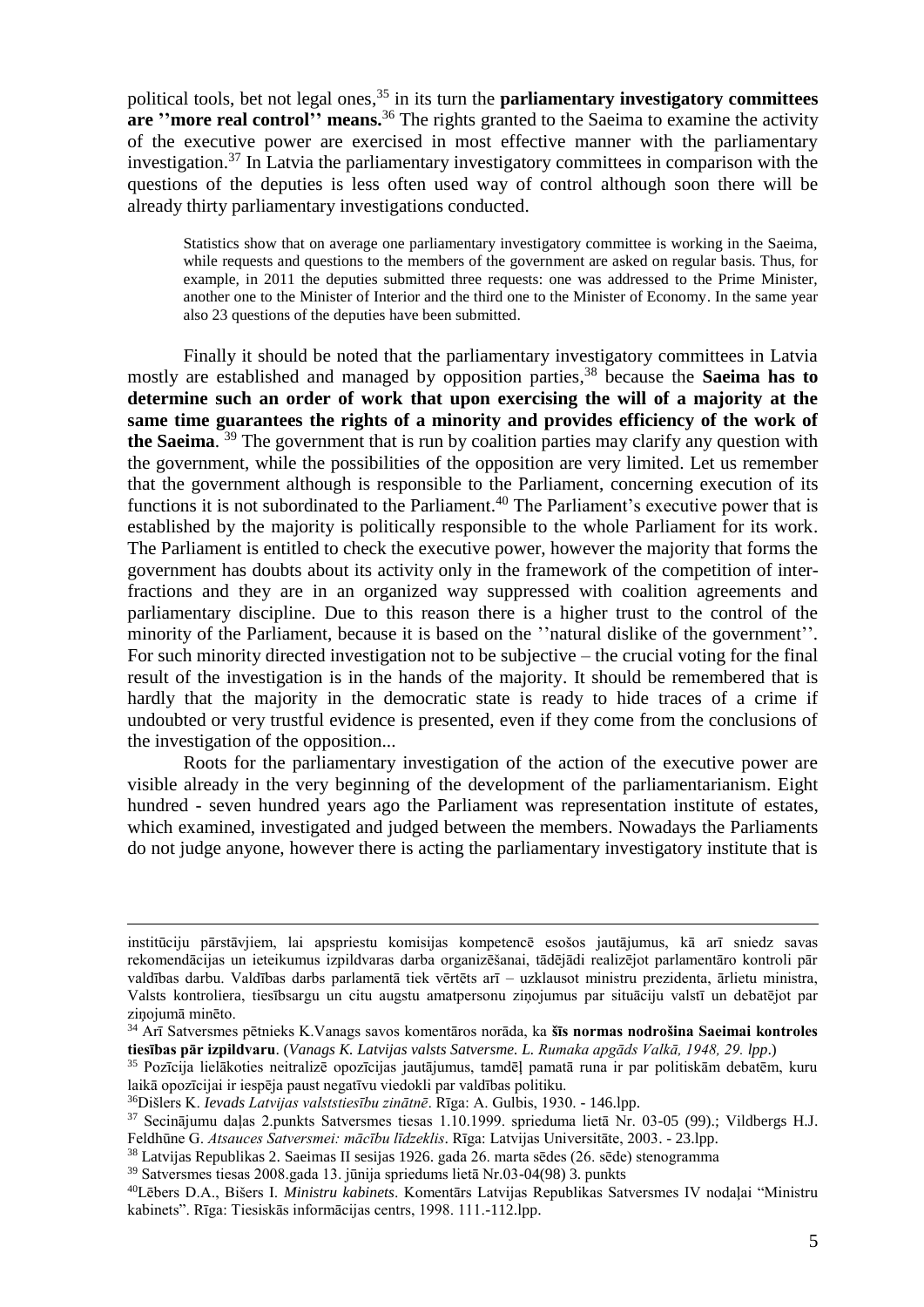implemented in the majority of the Parliaments of the world's countries. <sup>41</sup> In particular the practice of the United States of America in the parliamentary investigation should be noted, which completely emerged already in the middle of the past century<sup>42</sup> and serves as a great example also for us how to do it correctly. The strong presidential executive power in the USA is monitored by the Parliament via intermediation of committees. In Latvia the committees, which in the Parliament are established with the **task to investigate some**  action of the executive power, were acting already before passing of the Constitution,<sup>43</sup> also before restoration of the statehood, but before restoration of the Constitution. <sup>44</sup> It should be noted that in the theory of rights the rights of the legislator to conduct investigations have never been doubted and that is also confirmed also in judgements of the constitutional control institutions of separate countries. 45

## **2. Content and genesis of the Article 26 of the Constitution [***parliamentary investigatory committees***]**

In accordance with the Article 26 of the Constitution the Saeima shall appoint parliamentary investigatory committees if no less that 1/3/ of the members of the Saeima request it. In this way the minority of the Parliament exercises rights of control of the work of the government.<sup>46</sup> The majority of the Parliament forms and supports the government respectively, therefore it may not be objective concerning its formation. The regulation in Latvia is similar to the existing one in Germany, where the Parliament has **the duty to establish an investigatory committee if the opposition requests it**. The voting of the Saeima for establishment of such committee is just a formality, $47$  because the constitutional legislator has not provided for the rights of the majority of the Parliament to influence establishment of the investigatory committees. It is necessary to note that the constitutional approach to the parliamentary investigatory committees of Latvia and Germany is atypical. Mostly in the world and Europe the parliamentary investigatory committees similarly to standing committees are formed with a simple majority of votes. In some Constitutions of the countries the rights of the Parliament to form committees are stated (for example, the Article 37 of the Constitution of Finland and the Article 57 of the Constitution of Spain) without mentioning *ad hoc* committees as a category, while in a big part of the Constitutions of the countries only possibility of establishment of such committees is stated (for example,

<sup>41</sup> Piemēram, Polijā, Turcijā, Albānijā, Igaunijā, Lietuvā, Luksemburgā, Izraēlā, Itālijā, Ungārijā, Bulgārijā, Dānijā, Kanādā, Somijā, Francijā, Portugālē, Rumānijā, Slovēnijā, Spānijā, Zviedrijā, Krievijā, Beļģijā, Japānā, Īrijā, ASV u.c.

<sup>42</sup> ASV Augstākā tiesa jau 1957.gadā ir konstatējusi, ka parlamentārās izmeklēšanām ir jāņem vērā tie paši ierobežojumi, kā vārda, petīciju, reliģijas un biedrošanās brīvības. ''[…] *congressionalinvestigationsaresubject to First amendmentlimitations […]* Respektīvi parlamentārie izmeklētājiem ir jārespektē personu tiesības uz privāto dzīvi un nepamatoti nevar ierobežot vārda brīvību. (*Watkins v. United States, 354 U.S. 178, 77 S. Ct. 1173, 1 L. Ed. 2d 1273 (1957)*Citētspēc: The Constitutional Law Dictionary. Volume 2: Governmental Powers. Ralph C. Chandler, Richard A. Enslen, Peter G. Renstrom. Oxford, England. 1985. - p. 186.)

<sup>43</sup> Latvijas Republikā ar izmeklēšanu nodarbojās vēl pirms Saeimas izveidošanas - Pagaidu valdības laikos Latvijas priekšparlamenta - Tautas padomes radīta komisija, kas pārbaudīja nekārtības Latvijas armijā.

<sup>44</sup> Pirms Saeimas darbības atjaunošanas pārejas laika parlaments - Augstākā padome mēģināja noskaidrot vainīgos tā sauktajā "naudas vagona" lietā.1992. gadā uz Latvijas robežas uz brīdi tika aizturēts vagons ar 337,4 miljoniem padomju rubļu, ko bija paredzēts izvest (un ko pēc tam arī izveda) uz Krieviju (*L. Lapsa, S. Metuzāl[sParlamentārās izmeklēšanas negods](http://www.pietiek.com/raksti/parlamentaras_izmeklesanas_negods) 26.03.2011./* 

*[http://www.pietiek.lv/raksti/parlamentaras\\_izmeklesanas\\_negods](http://www.pietiek.lv/raksti/parlamentaras_izmeklesanas_negods) (aplūkots 2013. gada 21.janvārī)*)

<sup>45</sup>*Barenblattv.United States, 360 U.S. 109 79 S. Ct. 1082, 3L. Ed. 2d 1115 (1959)*Citētspēc: The Constitutional Law Dictionary. Volume 2: Governmental Powers. Ralph C. Chandler, Richard A. Enslen, Peter G. Renstrom. Oxford, England. 1985. - p. 189.

<sup>46</sup>Dišlers K. *Ievads Latvijas valststiesību zinātnē*. Rīga: A. Gulbis, 1930. - 146.lpp.

<sup>47</sup> Satversmes pētnieks Vanags turpat arī velk paralēles ar 72.pantu, kur 1/3 daļa deputātu var apturēt likuma publicēšanu, tādejādi norādot uz opozīcijas lomu šādu komisiju veidošanā, vadīšanā un darbībā. (Skat. Vanags K. *Latvijas valsts Satversme*. L. Rumaka apgāds Valkā, 1948, 28. lpp.)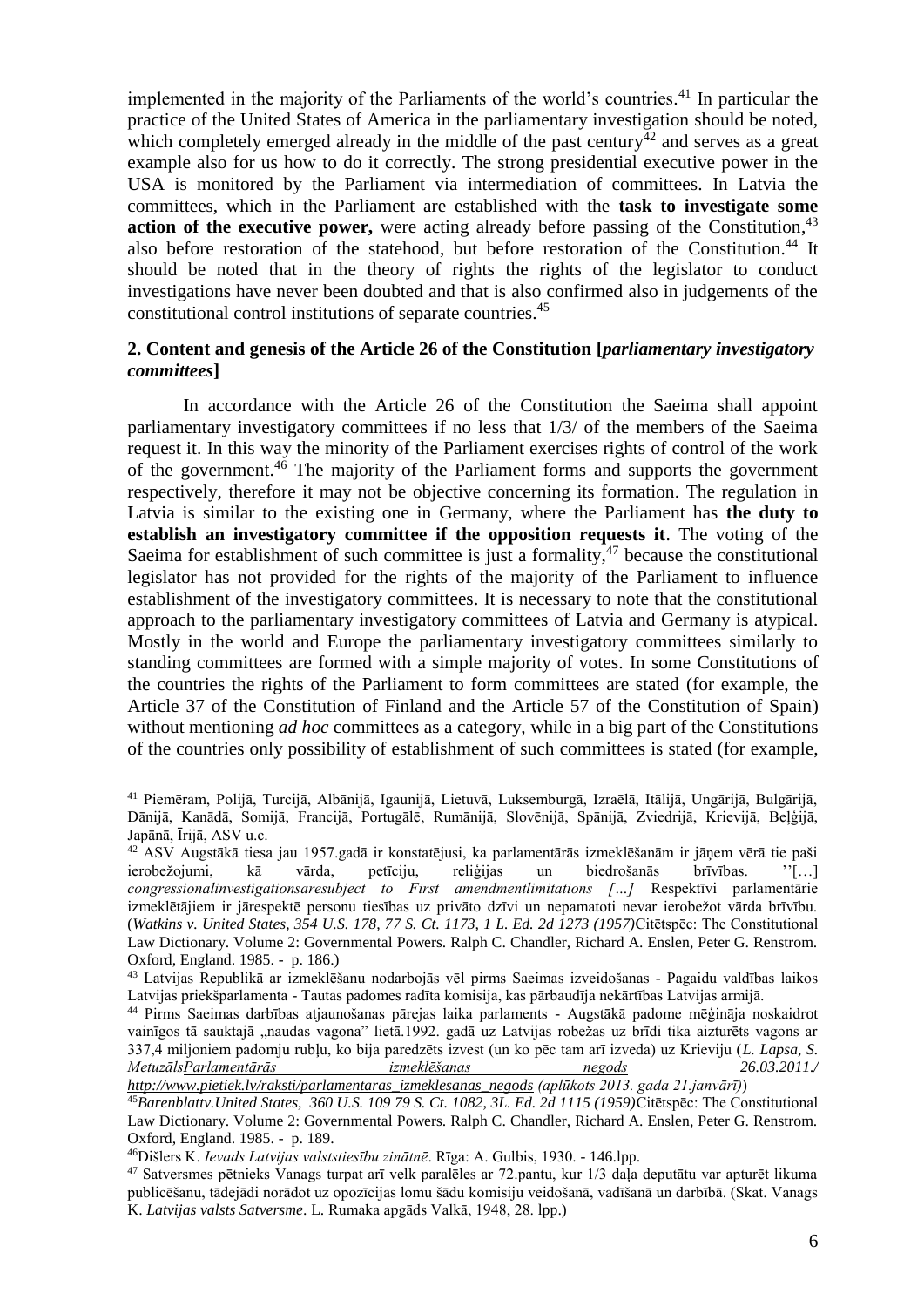the Article 64, Part 4 of the Constitution of Rumania, the Article 82 of the Constitution of Italy, the Article 79, Part 3 of the Constitution of Bulgaria, the Article 111 of the Constitution of Poland etc.) however not stating different type of establishment as for other committees. There are countries in which the Parliaments have two Chambers and both of them may form the investigatory committees (Article 82, Part one of the Constitution of Italy). There are countries where in the basic laws (for example, the Article 100 of the Constitution of Turkey, the Article 30, Part one of the Constitution of the Check Republic) it is separately discussed as of the procedure for forming such committees, as of the number of deputies, which is needed to propose such forming, without granting any advantages.<sup>48</sup>

In the Constituent Assembly while discussing the Article 26 of the Constitution Fēliks Cielēns concluded that **the parliamentary investigatory committees possess a high significance in the state's life and public life through which to the greatest extent are expressed the rights granted to the Parliament to check the activity of the executive power**.<sup>''49</sup> In the Constituent Assembly these discussions about the mentioned norm of the Constitution were heated and attracted attention of many spokesmen of the people. There were disputes about the rights of the Parliament to investigate the activity of the executive power and about granting of such rights for proposing investigations to the opposition. The model of the parliamentary investigatory committees itself is taken over from then the most advanced Constitution of Europe – the so called Constitution of the Weimar Republic of Germany 1919. Germany's constitutional practice, which allowed for one fifth of the deputies the rights to form a parliamentary investigatory committee was the driver and argument for inclusion of a similar regulation also in the new basic law of Latvia. <sup>50</sup> The constitutional legislator of Latvia, leaving establishment of the investigatory committees in the hands of the minority, the rights to form granted not to one fifth, but to one third of the deputies of the Parliament.<sup>51</sup> Comparing the Article 26 of the Constitution with the currently existing Article 44 of the Basic law of Germany and the **Article 34 of the Constitution of Weimar** stemming of the regulation is clearly seen. Nowadays in order in the Bundestag to start the parliamentary investigation one fourth is needed, not one fifth of the deputies, which is still more liberal than in Latvia…

In the Constituent Assembly social democrats were particularly actively supporting the Article 26 of the Constitution, which as we know during the whole period of the first Independence intentionally stayed in the opposition. Farmers' Union it its turn even tried to amend the formulation of the article, in order to deny the minority such rights. **Jānis**  Goldmanis ("Latvijas Zemnieku savienība" - Latvian Farmers Union), the famous public figure and the deputy of the Constituent Assembly proposed the following formulation of the Article 26 "*The Saeima of the state is entitled to appoint for certain cases parliamentary investigatory committees*". If the formulation had been supported, it would completely amend this norm of the Constitution. The offered formulation stated that the position of the Saeima rather than the opposition would ne initiator of investigations. There were 62 votes for the proposal of Goldmanis, 64 were against and one deputy refrained. The proposal to render the investigatory committees in the hands of the majority was rejected,<sup>52</sup> although the arguments that were mentioned in the Constituent Assembly were rather substantiated.

First of all, such "opposition committees" according to sceptics would lack ''mandate and capacity'' to really investigate something. The deputies were sceptical about description of the mandate of the committees in the laws  $($ ! $?$ ! $)$ .<sup>53</sup> as separate deputies of the

<sup>48</sup> Saskaņā ar Turcijas konstitūcijas 100.pantu, lai izveidotu parlamentāro izmeklēšanas komisiju ir nepieciešams vismaz 1/10 daļas parlamenta locekļu jeb 55 deputātu parakstu. Par komisijas izveidošanu lemj viss 550 parlamenta deputāti aizklātā balsojumā.

<sup>49</sup>Satversmes I daļas lasīšana pa pantiem Satversmes Sapulces IV. sesijas 13. sēde 1921. gada 18. oktobrī <sup>50</sup>turpat

<sup>51</sup> Secinājumu daļas 2.punkts Satversmes tiesas 1.10.1999. sprieduma lietā Nr. 03-05 (99).

<sup>&</sup>lt;sup>52</sup>Satversmes I daļas trešais lasījums Satversmes Sapulces V. sesijas 11. sēde 1922. gada 8. februārī

<sup>53</sup>Satversmes I daļas lasīšana pa pantiem Satversmes Sapulces IV. sesijas 13. sēde 1921. gada 18. oktobrī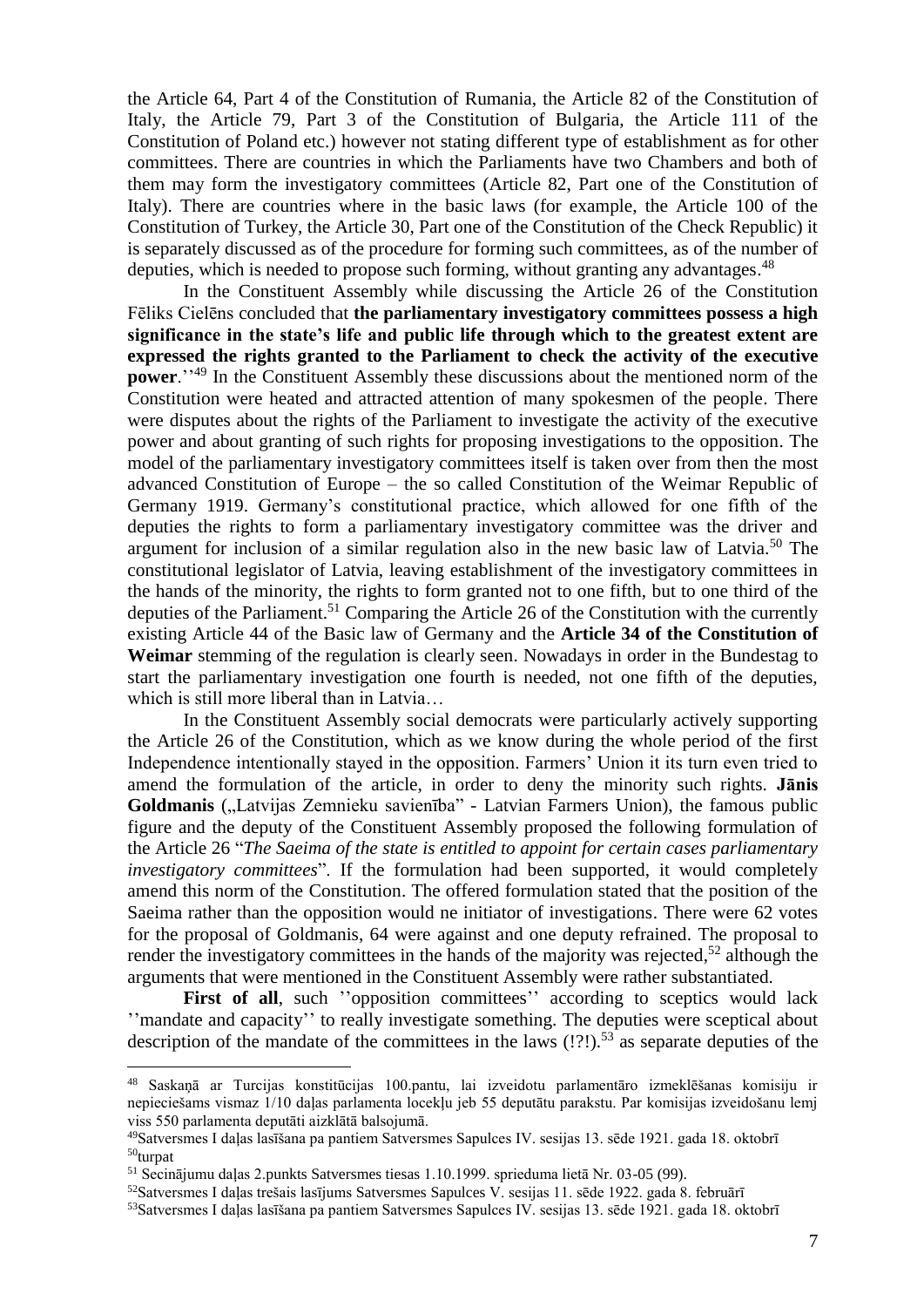Constituent Assembly considered then the activity of parliamentary investigators would undoubtedly face lack of the mandate, however to cover them in the law would mean establishment of a competing institution for the law enforcement bodies, which in its turn would lead to confusion. *Arveds Bergs*, the deputy of the Constituent Assembly, who had experience in the work as the Minister of Interior (the Minister of Interior of the Interim government of the Republic of Latvia since 1919 till 1921) has said that*''a proper investigation may happen only with proper institutions formed for that.''* <sup>54</sup> He stood his position that the parliamentary investigatory committees are *''extraordinary means''*, because a parliamentary committee **is very unfit and heavy apparatus of an investigation.**<sup>55</sup>

**Secondly**, part of the deputies of the Constituent Assembly assumed that the committees ''pressed'' by the opposition will not be respected either by the state institutions or officials and also private persons. In its turn without authority one may not hope for an effective investigation. *Ādolfs Klīve*, the deputy of the Constituent Assembly has said about that: '' *(…) if we look at the practical side then we come to this that (…) these committees (…) need to be authoritative institutions and they cannot be authoritative if they are appointed with 1/3 votes of the Constituent Assembly. Such committees may be created as needed with the government, the Cabinet, several resources. With the Constituent Assembly such committee that is appointed from 1/3 undoubtedly will have no authority. Also in practice it cannot guarantee to us any success, if it is appointed in coercive manner from the very small majority against the will of 2/3.''*<sup>56</sup>

Despite the mentioned considerations that doubted as the parliamentary investigation as placing of these rights in the hands of the parliamentary opposition there were dominating also contradicting opinions in the Constituent Assembly. *Fēliks Cielēns* about committees that will be developed in accordance with the Article 26 of the Constitution stated that they will be like a *magnifying glass***, which will allow establishing ''***finding of some spots in the life of the state apparatus'' or ''factual possibility to look in the activity of the state apparatus***''***.* <sup>57</sup>*Andrejs Petrēvics* said, that the essence of the parliamentary committees in the parliamentary framework of Latvia is hidden **in the rights of the opposition to examine the work done by the state, not to incriminate some criminal offence**: - *''[…] it does not necessarily mean that by all means the minority needs to prove already about some irregularities or something similar. The minority should just be given the possibility to make sure***. <sup>58</sup>**'' **The committee should make sure whether the government in the respective matter has done everything it could.** Making sure about the quality of the work of the government is still the basic principle of the activity of such committees**,** <sup>59</sup> because already when elaborating the Constitution it was clear that such committees were not envisaged for copying the work of the prosecutor's Office or courts. *Fēliks Cielēns* also has indicated that the investigatory **committees are formed if the deputies have doubts about the capability of the executive power to conduct investigation in an objective and effective manner.** Mainly the parliamentary investigators are interested in establishment of true facts, but establishment of the respective guilty persons and further investigation of the criminal procedure belongs to court investigation bodies. 60

**Aim of the** parliamentary investigators **is to politically evaluate some event and incriminate the guilt further transferring this matter to the law enforcement bodies**.

<sup>54</sup> turpat

<sup>55</sup> Saeimas deputāts Arveds Bergs (Skat. Latvijas Republikas 2. Saeimas IV sesijas 1926. gada 26. oktobra sēdes (5. sēde) stenogramma)

<sup>&</sup>lt;sup>56</sup>Satversmes I daļas lasīšana pa pantiem Satversmes Sapulces IV. sesijas 13. sēde 1921. gada 18. oktobrī <sup>57</sup>turpat

<sup>58</sup> Latvijas Republikas 2. Saeimas II sesijas 1926. gada 26. oktobra sēdes (5. sēde) stenogramma

<sup>59</sup> turpat

<sup>60</sup>Satversmes I daļas lasīšana pa pantiem Satversmes Sapulces IV. sesijas 13. sēde 1921.gada 18.oktobrī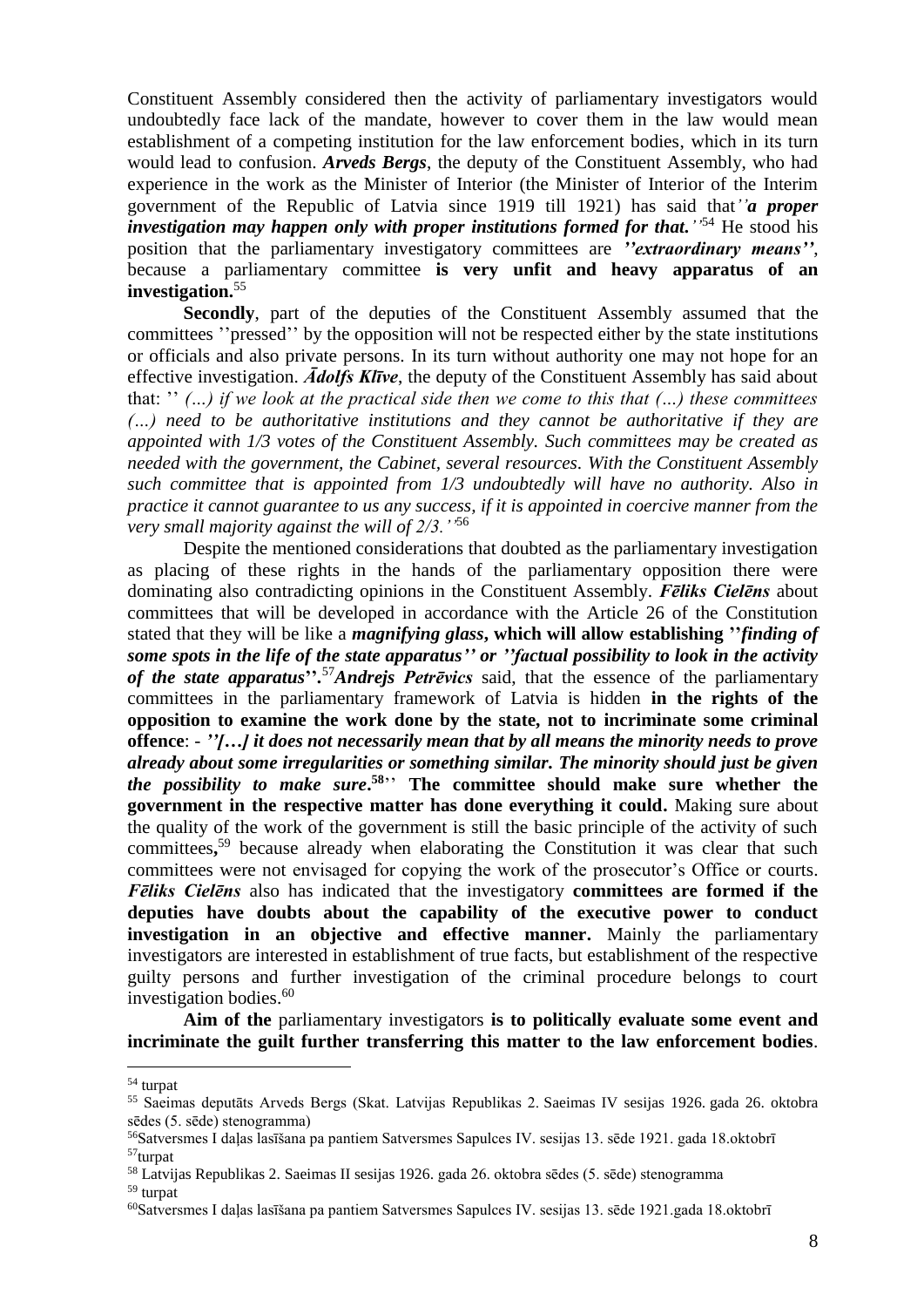These committees may be called as **''oppositions' policy committees'',** because the opposition in this case works as a *''counterweight of the government and the legislator''* 61 and are established not based on the will and investigation of the ''minority'', but not ''majority''. Evaluation of the parliamentary committees is political one, different from the court's, which judges about the established fact in an objective and no-party manner. **The investigatory committee tries to clarify the matters from the point of view of the opposition**<sup>62</sup> regardless of the position's deputies existing in the composition of the committee**.** Already when discussing the draft Article 26 of the Constitution *A.Petrevics*, the deputy of the Constituent Assembly noted that ''if you appoint such committee, which is doing nothing, then this matter would really have no help**- it is impossible to provide for**  everything in the Constitution."<sup>63</sup> Such conclusion only confirms that procedural democracy first of all is not comprehensive, respectively of whatever laws and regulations humans are producing, participants of the political process never the less will find a way not to allow destabilisation of the power. secondly democracy is alive only then when those involved in the political process tries to achieve the political compromise. Thirdly a productive result of the investigatory committees is possible only in cooperation of all parliamentary forces and participation of the government.

## **3. Regulation of parliamentary investigatory activities**

By the order of the Article 26 of the Constitution<sup>64</sup> in twelve Saeima of the Republic of Latvia there have been **twenty nine** investigatory committees established. On average in one parliamentary term there are two three investigatory committees established $65$ . The Article 3 of the Law on the Parliamentary investigatory committees<sup>66</sup> state that such committees shall be established for a definite period of time. The term of validity shall be indicated in the proposal of establishment of a parliamentary investigatory committee. If the term of validity of the committee is not indicated in the proposal, it shall be established for the term of three months. The mentioned norm also provides for the rights of the Saeima to prolong the term of validity of the committee. Practice testifies that the term of validity of the committees is rather different and lasts from a couple of months even up to three and a half years.<sup>67</sup>

#### **3.1. Regulation till the Law on Parliamentary investigations is passed**

 $\overline{a}$ 

Already when discussing the Article 26 of the Constitution it was clear that it would not be enough with those eighteen words of the article and that there would be needed a law that would explain what as a parliamentary investigation. During the first Independence they did not managed to pass it because the activity of the last – eight investigatory committee of the first Independence was interrupted by the anticonstitutional coup of Kārlis Ulmanis.

<sup>61</sup>Grigore – Bāra E., Kovaļevska A., Liepa L., Levits E., Mits M., Rezevska D., Rozenvalds J., Sniedzīte G. Satversmes 1.panta komentārs/*Latvijas Republikas Satversmes komentāri*. Ievads. I nodaļa. Vispārējie noteikumi. Autoru kolektīvs prof. R.Baloža zin. Vadībā. - Rīga: Latvijas Vēstnesis 2014. – 195. lpp. <sup>62</sup> Latvijas Republikas 2. Saeimas II sesijas 1926. gada 26. marta sēdes (26. sēde) stenogramma

<sup>&</sup>lt;sup>63</sup>Satversmes I daļas lasīšana pa pantiem Satversmes Sapulces IV. sesijas 13. sēde 1921.gada 18.oktobrī

<sup>64</sup> Latvijas Republikas Satversme (15.02.1922.). *Valdības Vēstnesis*, 1922. 30. jūnijs, Nr. 141;

*Likumu un Valdības Rīkojumu Krājums*, 1922, 12. burtnīca, Nr. 113; *Latvijas Vēstnesis*, 1993. 1. jūlijs, nr. 43.

<sup>65</sup> Līdzīgi ir arī Izraēlā, kuras valsts faktiskais ilgums ir salīdzināms ar Latviju, tur līdz 2015.gadam ir tikušas izveidotas 24 parlamentārās izmeklēšanas komisijas

[<sup>\(</sup>http://www.knesset.gov.il/committees/eng/ParlnqCommittees\\_eng.asp](http://www.knesset.gov.il/committees/eng/ParlnqCommittees_eng.asp) (aplūkots 2015. gada 29. marts))

<sup>66</sup> Parlamentārās izmeklēšanas komisijas likums (08.05.2003.). *Latvijas Vēstnesis*, 2003. 5.maijs, Nr. 12.

 $67$  Arī citās valstīs izmeklēšanas komisiju darbības ilgums ir no diviem mēnešiem (Turcijā) līdz trīs gadiem (Izraēlā),Beļģijā atsevišķas komisijas ir darbojušās pat vienu mēnesi.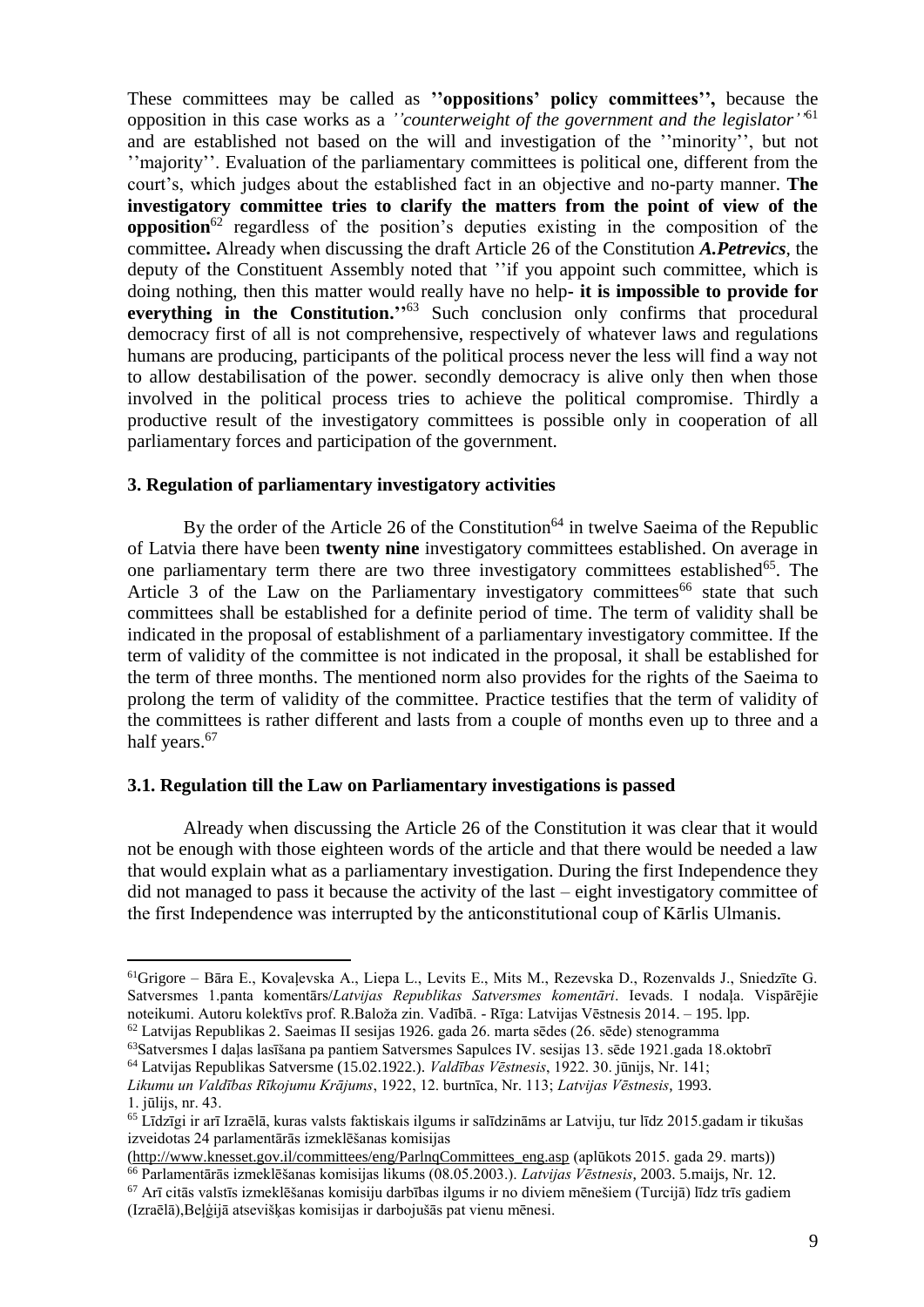There should be separate research carried out about the parliamentary investigations conducted in the pre-war Saeima, however when reviewing the normative regulation of that time and judging from the records of the Saeima, they happened on the basis of understanding of investigators what an investigation should be like. The main normative injunction was the order roll of the Saeima. From the records of the plenary sessions of the Saeima it is not possible fully to restore the practice of the first four investigatory committees of the Saeima, however it is visible that spokesmen of people – investigators face the flat unwillingness of the persons to investigate – private persons to allow any interference. That asked for improvement of the normative regulation. In 1930 in the order roll of the Saeima there were rights stated to attract experts, to interrogate also private persons, to perform audits, as well as the duty of the police upon the request of the committee to apply ''coercive measures'' in order to take somebody to the interrogation or to conduct the audit.<sup>68</sup> The amendment was introduced concerning the fourth parliamentary investigatory committee in the matter of the joint stock companies ''Rīgas Ūniona bankas'' and ''Lata''. The investigators faced the situation that the mentioned joint stock companies were ready for audits of the Ministry of Finance and banks of Latvia, but categorically refused to allow the parliamentary deputies to carry out the audit.<sup>69</sup> Later on the mentioned supplement of the order roll of the Saeima of 30-ies of the last century partly was transferred also to nowadays.<sup>70</sup> Also after restoration of the Constitution the only normative source for the committees was the order roll of the Saeima. Of course the mentioned regulation did not provide answers concerning the mandate, competence and role of the committees. It created headache for heads of such committees.<sup>71</sup> With the judgement of the Constitutional Court on 1 October 1999<sup>72</sup>, which for the first and only time touched upon the competency of the committees established on the basis of the Article 26 of the Constitution, did not introduced clarity concerning the competency of the investigatory committees as well, but enforced the concept, that was already before expressed by the deputies, which faced the parliamentary investigation in practice.<sup>73</sup>

#### **3.2. Reasons to start investigation**

**Establishment** of such *ad hoc* **committees is an extraordinary solution in every special case**. In fact the government itself with its inactivity or wrong action is a reason to start investigation. The notion of the Article 26 of the Constitution ''**for specified matters**'' indicates that the Parliament starts the parliamentary investigations when it is concerned that

 $\overline{a}$ <sup>68</sup> Pirmajā Saeimā (1922-1925) netika izveidota neviena izmeklēšanas komisija, taču otrajā un trešajā Saeimā tādu bija sešas, kas lika papildināt Saeimas kārtības rulli ar jaunu pantu 172.2, kas noteica, ka ''Parlamentāriskai izmeklēšanas komisijai (150.p.) tiesība izsaukt un nopratināt arī privātpersonas un izdarīt revīzijas, pieaicinot vajadzības gadījumā lietpratējus, valdības, pašvaldības un privātās iestādēs un uzņēmumos, ja privātās iestādes un uzņēmumi tieši vai netieši saņem pabalstus, kredītus vai pasūtījumus un valsts. Ja šinī pantā minētās personas, iestādes vai uzņēmumi liegtos pildīt izmeklēšanas komisijas ar nopratināšanu vai revīziju saistītos prasījumus policijai uz komisijas pieprasījumu jāsper spaidu soļi šo prasījumu izpildīšanai, policijai uz komisijas pieprasījumu jāsper spaidu soļi šo prasījumu izpildīšanai.'' (Saeimas kārtības ruļļa papildinājums (25.03.1930.). *Valdības Vēstnesis*, 1930, 25. marts, Nr.69)

<sup>&</sup>lt;sup>69</sup> Latvijas Republikas 3. Saeimas IV sesijas 1930. gada 6. jūnija sēdes (14. sēde) stenogramma

<sup>&</sup>lt;sup>70</sup>Skat., Parlamentārais izmeklēšanas komisiju likuma 7.pantu un Saeimas kārtības ruļļa 173.pantu<br><sup>71</sup> Parlamentārās izmeklēšanas komisija: EKTK Krājbankas' uzraudzībā pielāvu

<sup>71</sup> Parlamentārās izmeklēšanas komisija: FKTK 'Krājbankas' uzraudzībā pieļāvusi kļūdas/ [http://www.delfi.lv/bizness/bankas\\_un\\_finanses/parlamentaras-izmeklesanas-komisija-fktk-krajbankas](http://www.delfi.lv/bizness/bankas_un_finanses/parlamentaras-izmeklesanas-komisija-fktk-krajbankas-uzraudziba-pielavusi-kludas.d?id=42631364#ixzz3Ngqocn9k)[uzraudziba-pielavusi-kludas.d?id=42631364#ixzz3Ngqocn9k](http://www.delfi.lv/bizness/bankas_un_finanses/parlamentaras-izmeklesanas-komisija-fktk-krajbankas-uzraudziba-pielavusi-kludas.d?id=42631364#ixzz3Ngqocn9k)

<sup>72</sup> Satversmes tiesas 1.10.1999. spriedums lietā Nr. 03-05 (99). Par Saeimas 1999. gada 29. aprīļa lēmuma par Telekomunikācijas tarifu padomi 1.punkta un 4.punkta atbilstību Latvijas Republikas Satversmes 1. un 57.pantam un citiem likumiem.

<sup>73</sup> 1998. gada Latvenergo 3 miljonu afēras izmeklēšanas komisijas vadītājs Andrejs Paņķeļējevs izteicās, ka ''sekmīgam darbam nepietiek ar pāris Satversmes pantiem, bet gan ir vajadzīgs likums par izmeklēšanas komisijām.'' (*Skat. Lase I. Politiskie izmeklētāji bez likuma/ Diena 2001.-21.novembris*)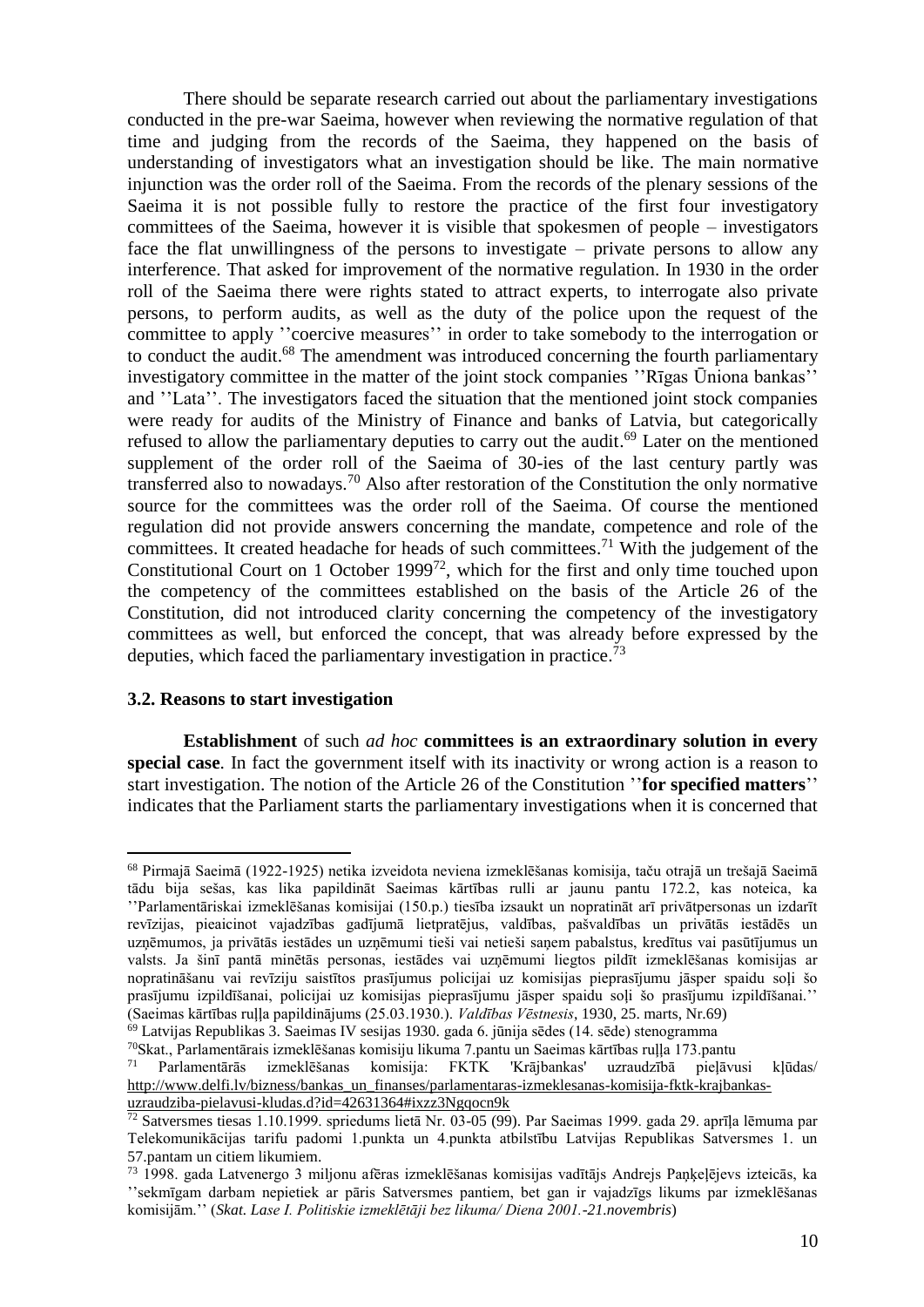''something bad and threatening can happen''.<sup>74</sup> Already immediately after restoration of the Constitution the Saeima was ready to investigate almost every case, <sup>75</sup> with the time the Parliament became more balanced and was not organizing the investigatory committee for each small thing.

With few exceptions<sup>76</sup> the parliamentary investigations are started by the opposition. Reasons for such establishment are diverse. During the time of the first Independence the parliamentary investigatory committees were formed due to political reasons (there was the fight against activities of the Communist party, supported by the USSR), $^{77}$  then during the time of the second Independence it is obvious that mainly the committees work in order to examine financial crimes of a large scale, which are related to taking over of banks, restructuring or corruption of the banks. Nowadays the committees are formed in order to examine financial activity of former Prime Ministers, to disperse suspicions about irregularities of the privatisation process permitted by separate banks, equity capital companies and even sanatoriums and to assure of compliance of the activity of state institutions to the interests of the state and society. Also the committees are created to investigate child sexual abuse (pedophilia) among the political elite of the state and to clarify the possible involvement of the state officials in the smuggling transactions, suspicions about unlawfulness in the justice system, about reasons of mass tragedies.

*Gunārs Kusiņš*, the head of the Legal Office of the Saeima, currently the justice of the Constitutional Court, discussing in the committee has noted that the essence of the parliamentary committee is the function of the parliamentary control, which are the rights of the opposition. This committee can investigate ''everything'' and can come forward with a political statement giving political assessment of any fact.<sup>78</sup> Of course, the reasons for establishment of an investigatory committee may be several, however they should be in compliance with series of criteria, because the Parliament may not direct its special control without any reason. Therefore the investigation should be the case that is sufficiently **important for the state**, moreover it should be **with a negative shade** (condemnable or criminal). In addition there should be a probability that the government in general or some separate official has **acted against the law or permitted undue care or inactivity**. The practice of the parliamentary investigations of Latvia testify that the object of the parliamentary investigations is an event with a public interest, where there are suspicions about the activity (inactivity) of the executive power in the negative meaning. Here just like in other countries the aim of the parliamentary investigators is to investigate in the case of state's importance and condemnable case<sup>79</sup>, politically assess this event and to incriminate the quilt, in order in the end to transfer the matter to the law enforcement bodies. Initiators of establishment of some committees even did not tried to hide that the investigations are started in order to fight with political competitors,<sup>80</sup> but some (for example, the committee concerning the case of three millions of ''Latvenergo'') are called **''true pre-election committees''**, which means that such committees has an aim, an idea who is to be blamed and what the real offense is, $81$  which should be converted in the final report.

<sup>74</sup> Latvijas Republikas 2. Saeimas IV sesijas 1926. gada 26. oktobra sēdes (5. sēde) stenogramma

<sup>75</sup> Lapsa L., Metuzāls S., Jančevska K. *Mūsu Vēsture 1985 – 2005 II*. Rīga: Apgāds ''Atēna'' 2008. – 62.lpp. <sup>76</sup>*Koalīcijas padome izskata parlamentārās izmeklēšanas komisijas veidošanu par "LATTELEKOM*"/ LETA 1999.gada 20.janvārī

<sup>77</sup> Pirmā neatkarības laika parlamentārās izmeklēšanas pētījušas terora aktus, atsevišķu amatpersonu darbošanos Valsts kontrolē, atsevišķu militārpersonu iecelšanu amatos un darbību, par robežu apsardzību, par iespējamu atsevišķu personu spīdzināšanu un nāvi aizturēšanas laikā.

<sup>78</sup> Latvijas Republikas 8.Saeimas Juridiskās komisijas sēdes protokols 2002.gada 27.novembrī

<sup>79</sup> Piemēram, Japānas parlamentā tika izveidota parlamentārā izmeklēšanas komisija 2011.gada 11.marta Fukušimas Atomreaktora katastrofas cēloņu noskaidrošanai

<sup>80</sup>L. Lapsa, S. Metuzāl[sParlamentārās izmeklēšanas negods](http://www.pietiek.com/raksti/parlamentaras_izmeklesanas_negods) 26.03.2011./

[http://www.pietiek.lv/raksti/parlamentaras\\_izmeklesanas\\_negods](http://www.pietiek.lv/raksti/parlamentaras_izmeklesanas_negods) (aplūkots 2013. gada 21.janvārī)  $81$  turpat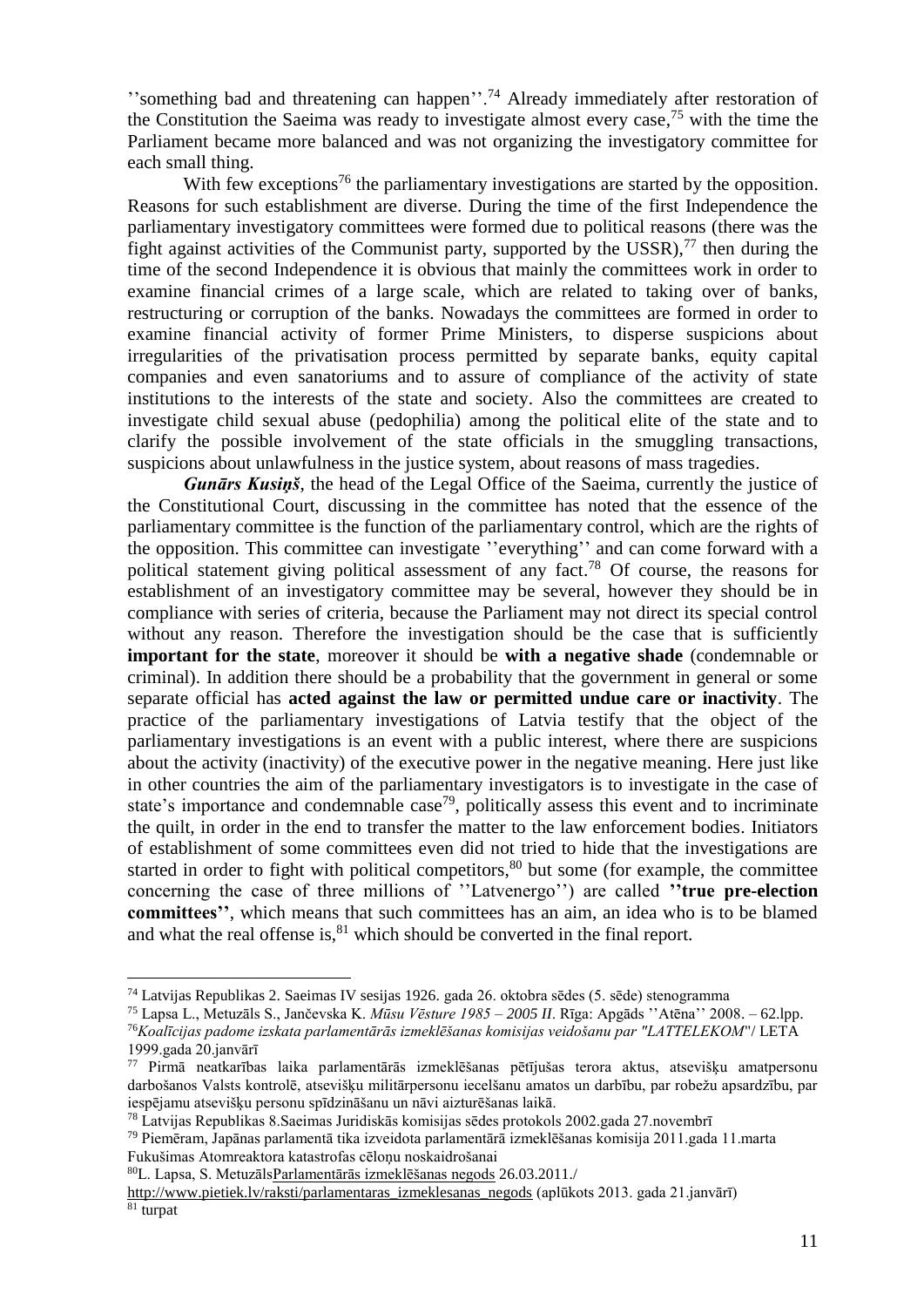Of course, when examining the experience of other countries, the aim of an investigatory committee may be also analysis and influence of the developing action policy or review of some problematic field and investigation of some failure of the government or discussion of any topical issue.<sup>82</sup> The Parliamentary investigatory committees re peculiar **parliamentary rods, which are envisaged not only for leathering of the government, but also for its prompting.**<sup>83</sup> In the events when the prosecutor's Office itself is not able to cope in an effective manner, there is needed an independent committee, that adds **political**  setting for direction of the investigation.<sup>84</sup> The parliamentary investigatory committee of the Zolitude tragedy was established almost a year after this bloody tragedy, in the circumstances when the police still prepared the matter for submission to the court and, of course, made the police and the prosecutor's office documents of proceedings and to evaluate their procedural activities.

### **3.3. Establishment of the committees and commencing of the activity**

Establishment of the investigatory committees is stated by the Article 26 of the Constitution, the Article 150 of the order roll of the Saeima, and the Article 1, 2 and 3 of the Law on Parliamentary investigatory committees. Concerning election of the head of the committee, keeping the minutes of the meetings, the protocol, attendance of the meetings, activities, participation in the meetings the same articles of the order roll of the Saeima apply that apply to standing committees  $(151, 152, 154, 159 - 172)$ .

So in order to form a Parliamentary investigatory committee it is necessary to prepare a draft decision, which is signed by at least 34 members of the Saeima (1/3 of the deputies of the Saeima). The proposal for forming of the Parliamentary investigatory committee shall be examined in the nearest regular meeting of the Saeima unless there is a proposal of convening an extraordinary meeting. In the Part two of the Article 2 of the Law on Parliamentary investigatory committees it is stipulated that the **parliamentary investigatory committees' members are appointed in the committee in the equal number from each fraction.** Currently in the 12th Saeima there are two Parliamentary investigatory committees, which according to the number is the  $28th<sup>85</sup>$  and the 29th investigatory committee in the history of the parliamentarism in Latvia. In each of the committees there are 12 deputies( two from six fractions of the Saeima). Both investigatory committees are initiated by the opposition parties and both are headed by the representatives of the opposition, but the deputies of the position are in the posts of secretaries of the committees.<sup>86</sup> Such distribution of the posts in the investigatory committees is traditional, although also deputies of the position have been chairmen of the Parliamentary investigatory committees. <sup>87</sup> It should be stated that till the moment the law on investigations was passed in the investigatory committees also three representatives from the fraction worked.<sup>88</sup> It should be noted that taking into consideration the specifics of the Saeima there

<sup>87</sup>Vilemsons M. *Lāčplēsis vadīs "Krājbankas" kraha izmeklēšanaskomisiju*/ LETA

<sup>82</sup>Rogers R., Walters R. *HowParliament Works.*Perason: Longman, 2004, 313. lpp. Citēts pēc Kalniņš V.,

Litvins G. *Pat ja gribēja kā labāk, sanāca...*. Jurista Vārds,2008. 11. novembris, Nr. 43 (548)

<sup>83</sup>Lulle B. *Komisija būs parlamentārā rīkste valdībai*/ Neatkarīgā 2014.-22.decembrī

<sup>84</sup> Lapsa L., Metuzāls S., Jančevska K. *Mūsu Vēsture 1985 – 2005 II*. Rīga: Apgāds ''Atēna'' 2008. – 70.lpp.

<sup>85</sup> Amoliņa D. *Parlamentārās demokrātijas pilnveides iespējas*/ Jurista vārds 2015.- 3. marts Nr.9 (861)

<sup>86</sup> Zolitūdes parlamentārās izmeklēšanas komisijas vadītājs ir opozīcijas partijas ''No Sirds Latvijai'' deputāts Ringolds Balodis, priekšsēdētāja biedre opozīcijas partijas ''Saskaņa'' Regīna Ločmele – Luņova, bet komisijas sekretārs pozīcijas partijas ''Vienotība'' deputāts Ints Dālderis. Bankas ''Citadeles''parlamentārās izmeklēšanas komisijas vadītājs ir opozīcijas partijas ''No Sirds Latvijai'' deputāts Gunārs Kūtris, bet komisijas sekretārs pozīcijas partijas ''Nacionālā apvienība'' deputāts Imants Parādnieks.

<sup>2011.</sup>gada 8.decembris

<sup>88</sup>Miķelsons D. *Kontrabandas izmeklēšanas komisija šonedēļ pabeigs vadības vēlēšanas*/ LETA 2001.gada 5.novembris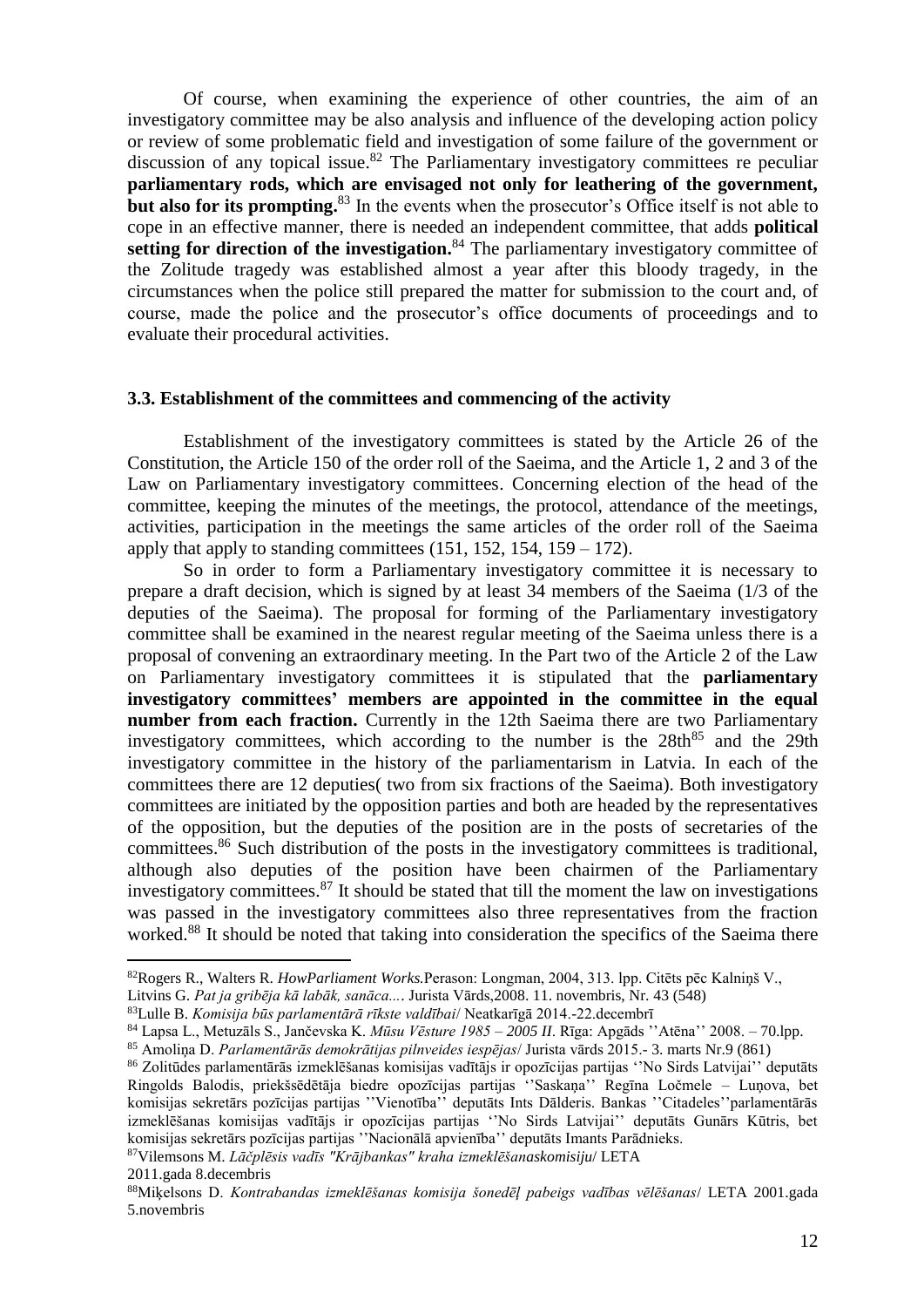have been deviations from the statutory principle of proportionality, because the independent deputies have not only been included in the composition of the committee,<sup>89</sup> but even have occupied the posts of the chairmen of the committees.<sup>90</sup>

> The practice of the parliamentarism of Latvia concerning the number of members of the committee and also their appointment nowadays is different from that which existed in the prewar Saeimas. At that time the majority of the Parliament decided particularly which certain deputies would become the members of the committees. <sup>91</sup> There was no concrete number of the deputies – investigators stated. However the office of fractions always stuck to five members of the committee, whom later on approved in the plenary session.<sup>92</sup> During the time of the first Independence the number of political forces represented in the four Saeimas was much higher<sup>93</sup>, that is why very often there was a fierce fight of competition for these five posts of the members. In the cases when candidates received equal number of votes there was even repeated voting,  $94$  but if the number of the candidates was close to ten, also the secret voting was organised.<sup>95</sup> Only those candidates were appointed in the committee, who got the highest number of the votes. The number of the members of the Parliamentary investigation and the procedure of appointment of the members, voting for them in the order,<sup>96</sup> according to the opinion of the parliamentarians themselves at that time was the custom of the Parliament.<sup>97</sup>

The Article 4 of the Law prohibits to be elected and work in the Parliamentary investigatory committee those deputies of the Saeima, who hold the post of a minister or parliamentary secretary. Also it is prohibited to participate in the committee, if there might be the conflict of interests. Also the Article 10 of the Code of Ethics of the deputies of the Saeima states that a deputy should refrain from involvement in the Parliamentary investigatory committees if the field to be investigated and the period of investigation is related with his/her activities. It should be noted that the conflicts of interest is the most vague issues, because if some of the deputies leave the investigatory committee considering that they have interest in the investigation, others consider their interest to be an advantage, in the fight for heading of the investigatory committee.<sup>98</sup> The investigatory committee of the tragedy of Zolitūde also introduced the practice that the members of the committee and the invited ones to the meetings sign declaration of the conflict of interest.<sup>99</sup>

<sup>89</sup>Vilemsons M. *Saeima apstiprina sastāvu "Krājbankas" kraha izmeklēšanaskomisijai*/ LETA 2011.gada 8.decembris

<sup>90</sup>Leijējs A*. Ķemeru sanatorijas situācijas izvērtēšanai izveidoto parlamentārāsizmeklēšanaskomisiju vadīs Stalts*/ LETA 2013.gada 25.aprīlis

<sup>91</sup>Kandidātu atlase komisijas izveidē ir visai būtisks politisks instruments, jo šādi pat pastarpināti var izšķirt izmeklēšanas gaitu un rezultātu. Jau apspriežot Satversmes 26.pantu *Marģers Skujenieks* pieļāva, ka parlamenta vairākumam nav iespēju šādu komisiju neizveidot, taču tas toties var, ja vēlas neievēlēt šinī komisijā nevienu no tiemdeputātiem, kuri ir iesnieguši priekšlikumu šo komisiju nodibināt. Mūsdienās Saeima gan izveidoja *Unibankas* un *Krājbankas* privatizācijas likumības izvērtēšanas komisiju, taču cita starpā akceptēja *Latvijas ceļa* priekšlikumu, ka komisijā jābūt pārstāvimpa vienam deputātam no katras frakcijas, – un rezultātā komisijas izveidošanas iniciators, ārpusfrakciju deputāts *Jānis Ādamsons* netika iekļauts šai komisijā. (Satversmes I daļas lasīšana pa pantiem Satversmes Sapulces IV. sesijas 13. sēde 1921.gada 18.oktobrī ; Lapsa L., Metuzāls S., Jančevska K. *Mūsu Vēsture 1985 – 2005 II*. Rīga: Apgāds ''Atēna'' 2008.  $-70.1$ pp.)

<sup>92</sup> Latvijas Republikas 2. Saeimas II sesijas 1926. gada 26. marta sēdes (26. sēde) stenogramma

<sup>93</sup> Pirmajā Saeimā darbojās 20 frakcijas, II Saeimā 27 frakcijas, III Saeimā 28 frakcijas, bet IV Saeimā 28 frakcijas, V Saeimā 8 frakcijas, VI Saeimā 8 frakcijas, VII Saeimā 7 frakcijas, VIII Saeimā 6frakcijas, IX Saeimā 7 frakcijas, X Saeimā 5 frakcijas, XI Saeimā 6 frakcijas, XII Saeimā 6 frakcijas.

<sup>94</sup> Latvijas Republikas 2. Saeimas V sesijas 1927. gada 1. aprīļa sēdes (18. sēde) stenogramma

<sup>95</sup> Latvijas Republikas 3. Saeimas V sesijas 1930. gada 21. februāra sēdes (9. sēde) stenogramma

<sup>96</sup> Jāpiezīmē, ka ja aizklātā balsošana tāpat kā mūsdienās notika ar biļeteniem, tad atklātā balsošana tolaik izpaudās ar celšanos kājās…

 $97$  Latvijas Republikas 2. Saeimas II sesijas 1926. gada 26. marta sēdes (26. sēde) stenogramma <sup>98</sup>Frakciju viedokļi 2014. gada 27. novembrī

[http://www.saeima.lv/lv/aktualitates/12-saeimas-frakciju-viedokli/22840-frakciju-viedokli-2014-gada-27](http://www.saeima.lv/lv/aktualitates/12-saeimas-frakciju-viedokli/22840-frakciju-viedokli-2014-gada-27-novembri) [novembri](http://www.saeima.lv/lv/aktualitates/12-saeimas-frakciju-viedokli/22840-frakciju-viedokli-2014-gada-27-novembri)

<sup>99</sup> Komisijas locekļi parakstīja apliecinājumus, kaneatrodas interešu konfliktā, ka uz viņu neattiecas Saeimas deputātu ētikas kodeksa 10.punkts un Parlamentārās izmeklēšanas komisiju likuma 12.pants. Otrs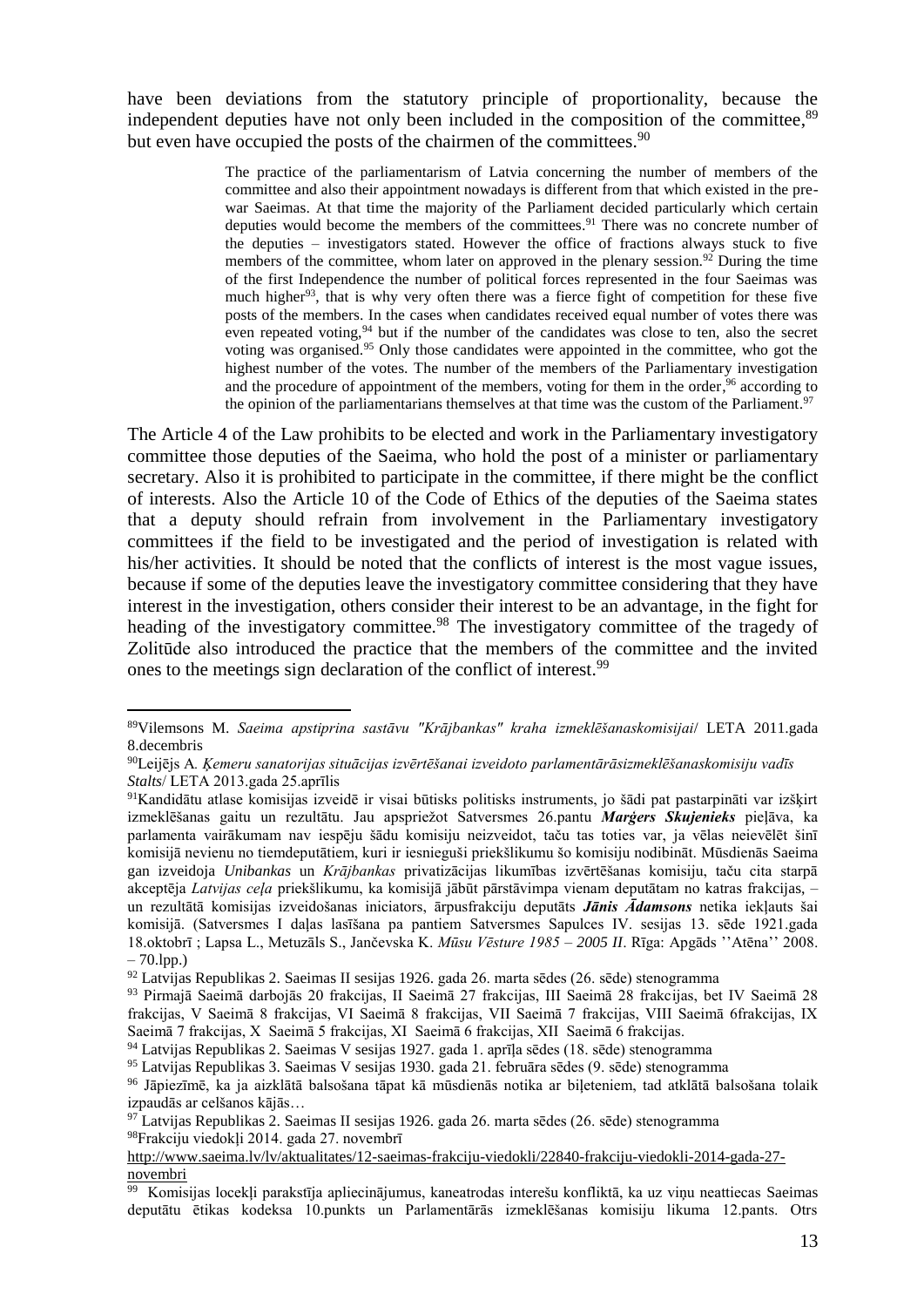Election of the head of the committee is provided by the secretary of the Presidium of the Saeima, but election of the deputy chair and secretary is managed by the newly elected chairman, but provided by the chancellery of the Saeima. Counting of votes and the order of elections is based on the practice of procedures of the Saeima, where the answers mainly are searched in the way of analogy, referring to the order of election of a member of the Presidium of the Saeima in the Article 26 of the order roll of the Saeima. In contradistinction to other committees, where there are their own premises, when electing a consultant and chair the factor of legacy is retained. Commencement of the activity of the Parliamentary investigatory committee, finding of the consultant and in general functioning is the duty of the chairman. Traditionally these committees hold their meetings in the Red hall of the Saeima, where they do not disturb the work of other committees and the premises are very spacey.

### **3.4. Meetings of the committee, participation of witnesses and experts in the meetings**

The Parliamentary investigatory committee holds its meetings in the order as stated in the order roll of the Saeima – stated in the Article 5 of the Law on Parliamentary investigatory committees. In the Article 40-42 of the order roll of the Saeima the meetings of the Presidium of the Saeima are discussed, but using analogy we may conclude that the order, time and place of the meetings is determined by the presidium of the committee. The course of the meetings is regulated with the Article 159 of the order roll of the Saeima (the meetings are open, but if the committee decides so, they are closed), the Article 160 (the meetings have the power if at least  $\frac{1}{2}$  from the members of the committee is present), the Article 161 (the members of the committee may not leave the meeting without the consent of the chairman), the Article 162 (the members of the committee sign for participation in the meeting), the Article 163 (the meetings are recorded), the Article 164 (elements to be recorded in the minutes) and the Article 165 (the member of the committee is entitled to add to the minutes his/her separate opinion).

If the meetings of the committee have been closed ones, then the information about what was discussed in the closed meetings may be disclosed only with a joint consent of the presidium of the committee (the Article 168 of the order roll of the Saeima). Obviously in order to discontinue continuous leakages of information<sup>100</sup> and recurrence of  $\bar{A}$ damsons precedent<sup>101</sup>, Part four of the Article 7 of the Law on Parliamentary investigatory committees prohibits members of the committee and the invited persons to disclose information, which is protected by the law.

On 17 February 2000 Jānis Ādamsons, the chairman of the Parliamentary investigatory committee of the Saeima in the plenary session of the Saeima, when publicly reading the final report of the committee named Andris Šķēle, the Prime Minister, Valdis Birkavs, the Minister of Justice and Andrejs Sončiks,

apliecinājums ir sēdes dalībniekiem, kurā tie parakstās par to, ka ir iepazinušies ar Parlamentārās izmeklēšanas komisiju likuma 11.pantu. (Skatīt Latvijas Republikas 12.Saeimas Parlamentārās izmeklēšanas komisijas par Latvijas valsts rīcību, izvērtējot 2013. gada 21.novembrī Zolitūdē notikušās traģēdijas cēloņus un turpmākajām darbībām, kas veiktas normatīvo aktu un valsts pārvaldes un pašvaldību darbības sakārtošanā, lai nepieļautu līdzīgu traģēdiju atkārtošanos, kā arī par darbībām minētās traģēdijas seku novēršanā 2014.gada 15.decembrī sēdes protokolu.)

<sup>100</sup>Emīlija K., Šņore K. No komisijām ir "nopludināta" klasificētā informācija plašsaziņas līdzekļiem LETA 2002.gada 28.augusts

<sup>101</sup>Krastiņš J. *Sāk kriminālvajāšanu pret Ādamsonu*/ Diena 2002. – 5 decembris; Saulīte J. *Tiesa sākusi izskatīt Ādamsona krimināllietu*/ LETA 2003.gada 10.novembris; Saulīte J. *Tiesa sākusi izskatīt Ādamsona krimināllietu*/ LETA 2003.gada 10.novembris Saulīte J. *Ādamsonam par dienesta stāvokļa ļaunprātīgu izmantošanu būs jāmaksā sods Ls 10 400 apmērā*/ LETA 2004.gada 8.jūnijs; Zandere I. *Arī apelācijā Ādamsonu atzīst par vainīgu dienesta stāvokļa ļaunprātīgā izmantošanā pedofilijas skandālā*/ LETA 2006.gada 14.septembrī; Cīrulis E.*Ādamsonam neatceļ iespaidīgo naudas sodu*/ Latvijas Avīze2006.gada 15.septembrī, Zandere I. *Ādamsonu atzīst par vainīgu dienesta stāvokļa ļaunprātīgā izmantošanā pedofilijas skandālā*/ LETA 2007.gada 19.februāris;Saulīte J. *Ādamsona krimināllietā ierodas liecināt divi no pieciem Saeimas izmeklēšanas komisijas dep*utātiem/ LETA 2003.gada 14.novembris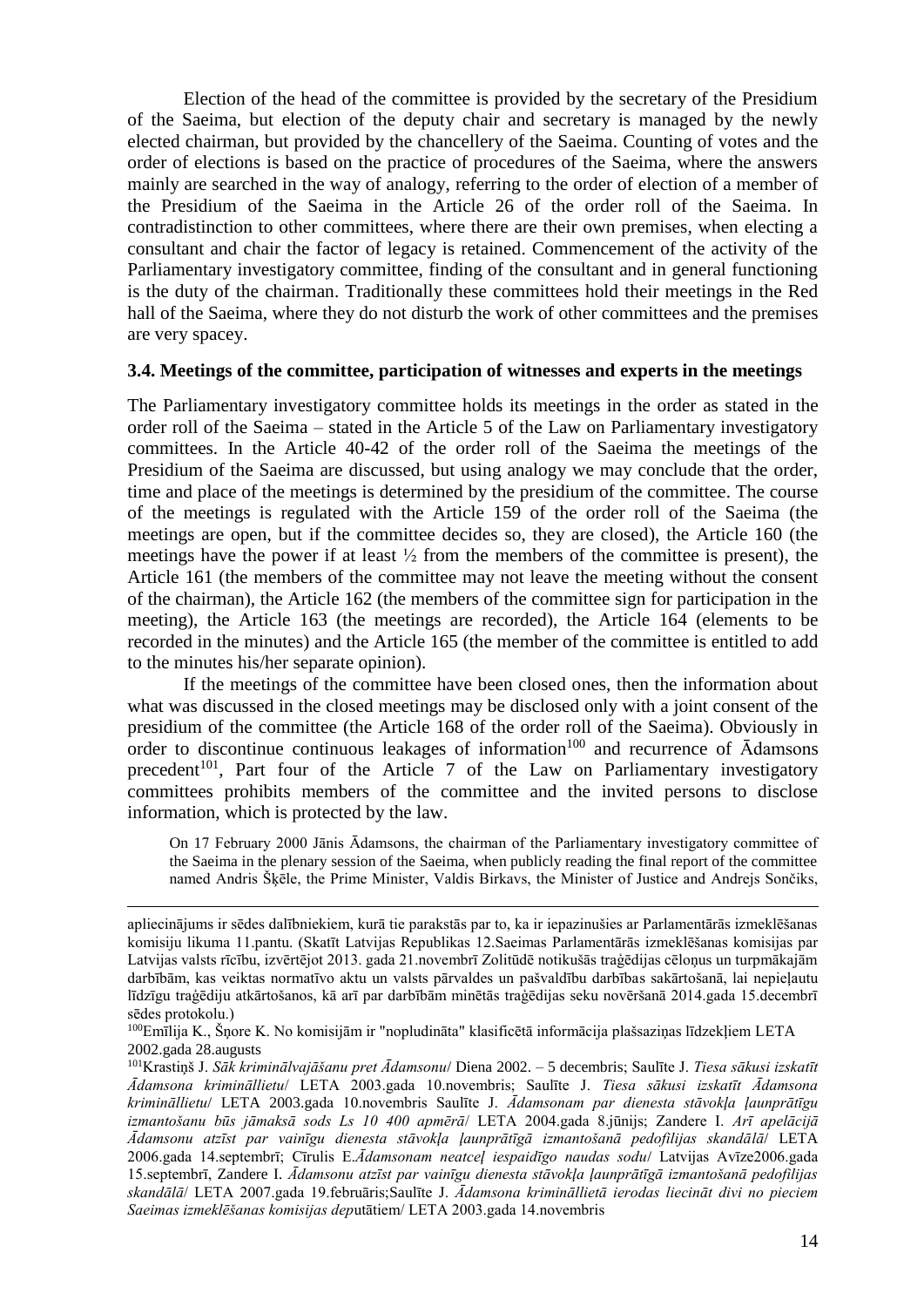the general secretary of the State Revenue Service at that time as pedophiles. The Prosecutor's General Office initiated however due to lack of a criminal offense ended the criminal matter concerning the relation of the mentioned officials with a phedophilia's case and admitted as victims. In relation to the public statement of J.Ādamsons from the platform of the Saeima, the Saeima was requested to deliver up Ādamsons for criminal prosecution. N 7 September 200 the Parliament dismissed the request of the general prosecutor. Upon expiration of the term of the deputy of the Saeima J.Ādamsons immediately was charged in accordance with the Section 318, Part Two of the Criminal Law for abuse of Office that have had heavy consequences. substantiation – the deputy has roughly violated the fundamental rights of a person guaranteed by the Constitution to state protection of the honour and respect. Finally the deputy was punished with a fine in the amount of 130 minimum monthly wages (10 400 Lvl). According to the court's discretion neither J. Ādamsons, nor the Parliamentary investigatory committee had at its disposal such facts that would allow stating such allegations.

The Article 11 and Article 12, Part one, of the Investigation law provides a possibility t hold criminally liable in the event of giving false evidence, refusal to give explanations, unauthorised disclosure of the state secrets and private commercial secrets and of information infringing the personal life of private persons, but Part two of the Article 12 – administrative liability for unauthorised disclosure of information obtained in a closed meeting. Part three of the mentioned article provides for the rights of the chairman of the Parliamentary investigatory committee to draft such administrative violation. When discussing the law in the second reading and probably thinking of this norm the deputies made a statement that finally there was liability envisaged for the invited persons, if they intentionally give false information, intentionally lie to the committee.  $102$  In accordance with the Article 7. Part one of the Investigation law the committee is entitled to invite to its meetings **any person** and listen to its explanations, but Part two of the law envisages also **coercive delivery of the person to the meetings of the committee**. In the mentioned norm of the law there is also prescribe the mechanism how to do that: if a person fails to appear upon invitation of the Parliamentary investigatory committee, then in accordance with the Part two of the mentioned article the court has to decide on coercive delivery of the person.<sup>103</sup> The committees have several times allowed the possibility to use services of the police in order to deliver witnesses to the Parliament by the coercive order<sup>104</sup>, however none of the committees has exercised this possibility in practice. Before passing of the Investigation law in 2001 the investigatory committee requested the police to deliver one witness, however the police was in no rush to fulfil this request<sup>105</sup>: justifying that the witness was nota t home but its current place of location was not known.<sup>106</sup> After 2003 when the Investigation law has come into force the committee itself has to turn to the court and in its proposal to explain the necessity to listen to that person, but the court evaluates the commensurability. There is nothing said in the law about the rights of persons to use services of advocates, although when elaborating the law *Gunārs Kusiņš,* the head of the Legal office of the Saeima at that time indicated that ''taking into consideration that the

<sup>102</sup> Solvita Mellupe (frakcija "Jaunais laiks") Deputātu debatēs, pieņemot Parlamentārās izmeklēšanas komisiju likumu 2.lasījumā, Latvijas Republikas 8.Saeimas ziemas sesijas sešpadsmitā sēde 2003.gada 10.aprīlī, Saeimas sēdes stenogramma [http://www.saeima.lv/steno/2002\\_8/st\\_030410/st1004.htm](http://www.saeima.lv/steno/2002_8/st_030410/st1004.htm)

<sup>103</sup> Kā norādīja likuma izstrādāji: '' Pēc parlamentārās izmeklēšanas komisijas attiecīga ierosinājuma šo jautājumu izskatīs tiesa, un **tikai tad, ja būs šāds tiesas lēmums, policija to arī īstenos** - attiecīgo uzaicināto personu atvedīs piespiedu kārtā uz parlamentārās izmeklēšanas komisiju.'' (*Saeimas plenārsēdē atbildīgās, Juridiskās komisijas pārstāve Solvita Mellupe (frakcija "Jaunais laiks") Deputātu debatēs, pieņemot Parlamentārās izmeklēšanas komisiju likumu 2.lasījumā, Latvijas Republikas 8.Saeimas ziemas sesijas sešpadsmitā sēde 2003.gada 10.aprīlī, Saeimas sēdes stenogramma [http://www.saeima.lv/steno/2002\\_8/st\\_030410/st1004.htm](http://www.saeima.lv/steno/2002_8/st_030410/st1004.htm)*)

<sup>104</sup>Miķelsons D. *Bijušais policists Margēvičs atkal neierodas uz izmeklēšanas komisijas sēdi*/ LETA 2001.gada 17. decembris

<sup>105</sup> Miķelsons D. *Margēvičs neierodas uz izmeklēšanas komisijas sēdi, tiks brīdināts par piespiedu nogādāšanu parlamentā*/ LETA 2001.gada 3.decembris

<sup>106</sup>Ozolnieks E., Miķelsons D. *Bijušais policists Margēvičs atkal neierodas uz izmeklēšanas komisijas sēdi*/ LETA 2001.gada 17.decembris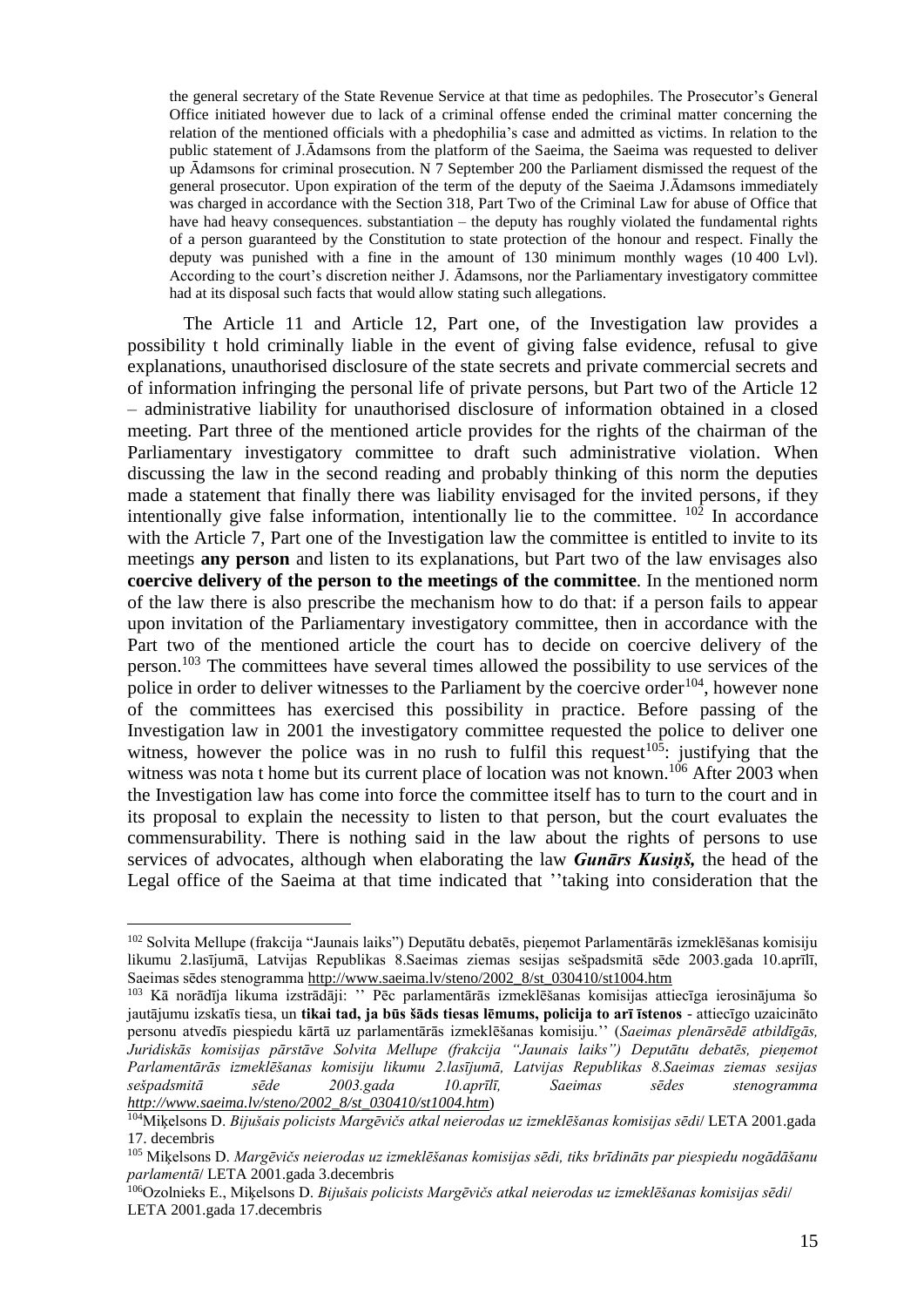committee conducts interrogation of parsons it should be necessary for provision of the rights of these persons to stipulate in the law that the person to be interrogated has the rights to appear at the meeting of the investigatory committee together with its advocate.<sup>''107</sup>

The Article 7, Part three of the Investigation law allows a person to refuse to give information about itself and its members of the family. It has to be stated that in practice the committees are not able to get officials to give evidence concerning the matters that are not related with the post (example of Einārs Repše) and private persons about their public activity (example of Lato Lapsa).

> The Parliamentary investigatory committee, which examined financial transactions of Einars Repše, the Prime Minister, was not able to receive answers from him on the merits. Repše explained, that – ''The committee has no rights to demand from me my private correspondence as also my private matters and to dig in them. My rights and freedom is protected by the legislation of Latvia and the Constitution, therefore I will be very principled. It is different matter if the committee has some questions to me as an official, for example, what have I decided or have not, what kind of state's financial means I have used or have not... To these questions I will answer in detail and will submit any materials, which are related to me as the official.''<sup>108</sup> The journalist Lato Lapsa in 2007 relaying to this norm refused form giving evidence to the Parliamentary investigatory committee also about ''his professional activities'', which is clearly wrong interpretation.<sup>109</sup> At the same time he indicated that had given information to the law enforcement bodies. <sup>110</sup> In fact with that he openly indicates to the *quasi* investigation character or the committee and the failure of the committee to make him give the evidence. With this the journalist practically conformed, that outside the state administration cooperation with the Parliamentary investigatory committees, despite the oligarhic nature, is though based on the basis of voluntarism. He relayed on his observations regarding giving of evidence in the Parliamentary investigatory committees in Latvia and had established that the committees often had been refused to give information (for example, bankers, advocates, ministers and organisers of beauty competitions).<sup>111</sup>

It is useful to add here that with the committees allowing such attitude the Parliamentary investigatory institute is discredited. The practice of other countries testify that the Parliamentary investigatory committees have the integral rights to obtain information ''even from persons who are not willing to give it'', moreover in any question, which such committees wish to hear. Of course the committees should follow the main task  $-$  improvement of the laws (*aid it in the legislation*),<sup>112</sup> rather that satisfy their interest or to

<sup>107</sup> Saeimas Juridiskā biroja vadītājs Gunāra Kusiņa 2000.gada 14.februāra atzinums par Parlamentārās izmeklēšanas komisijas likuma projektu Saeimas Juridiskai komisijai nr.12/17 – 34

<sup>108</sup> Egle I., Pelāne A. *Repše atsakās sadarboties ar izmeklēšanas komisiju*/ Diena 2004.gada 18.februāris;Lulle B. *Repše sola tikai formālas atbildes viņa darījumu izmeklētājiem/* Neatkarīgā Rīta Avīze 2004.gada 19.februārī; Pelāne A., Egle I. *Premjers nejūtas vainīgs, bet uz komisiju ies*/ Diena 2004.gada 19.februārī; Kuzmina I. *Repše "izmeklētājus" neinformēs*/ Latvijas Avīze 2004.gada 18.februārī; Lulle B. *Komisija sāks pētīt Repšes darījumus*/ Neatkarīgā Rīta Avīze 2004.gada 11.februārī

<sup>109</sup>Kozule E. *Lapsa atsakās sniegt paskaidrojumus Parlamentārajai izmeklēšanaskomisijai*/ LETA 2007.gada 27.novembrī

<sup>110</sup> Žurnālists un skandalozās grāmatas "Tiesāšanās kā ķēķis" priekšvārda autors Lato Lapsa 2007.gadā atteicās sniegt paskaidrojumus par sevi un savu ģimeni. Lapsa izplatītajā paziņojumā bija teikts, ka:"Tas nozīmē, ka es nesniegšu nekādas atbildes ne uz vienu komisijas jautājumu par sevi, savu biogrāfiju, savu privāto dzīvi, savu profesionālo darbību, saviem vērojumiem, saviem uzskatiem, savām darbībām vai citām tēmām, kas jelkādā aspektā atbilst likumā ierakstītajam formulējumam ''paskaidrojumi par sevi un saviem ģimenes locekļiem''. Lapsa ar ironija pauda viedokli, ka viņš **jau ir "sniedzis plašas un detalizētas liecības tiesībsargāšanas iestādēm"** pauzdams cerību, ka kādreiz pienāks laiks, kad komisijas vadītājs Juris Dobelis ar šīm liecībām tiks iepazīstināts. (*Lapsa nesniegs paskaidrojumus Parlamentārajai izmeklēšanas komisijai/ <http://www.delfi.lv/archive/index.php?id=19628323> (skatīts 2007 -28. novembris)*)

<sup>111</sup>L. Lapsa, S. Metuzāl[sParlamentārās izmeklēšanas negods](http://www.pietiek.com/raksti/parlamentaras_izmeklesanas_negods) 26.03.2011./ [http://www.pietiek.lv/raksti/parlamentaras\\_izmeklesanas\\_negods](http://www.pietiek.lv/raksti/parlamentaras_izmeklesanas_negods) (aplūkots 2014. gada 21.janvārī)

<sup>112</sup>*McGraina v. Daughterty, 273 U.S. 135,47 S. Ct. 319, 71 L. Ed.580 (1927)*Citētspēc: The Constitutional Law Dictionary. Volume 2: Governmental Powers. Ralph C. Chandler, Richard A. Enslen, Peter G. Renstrom. Oxford, England. 1985. - p. 185.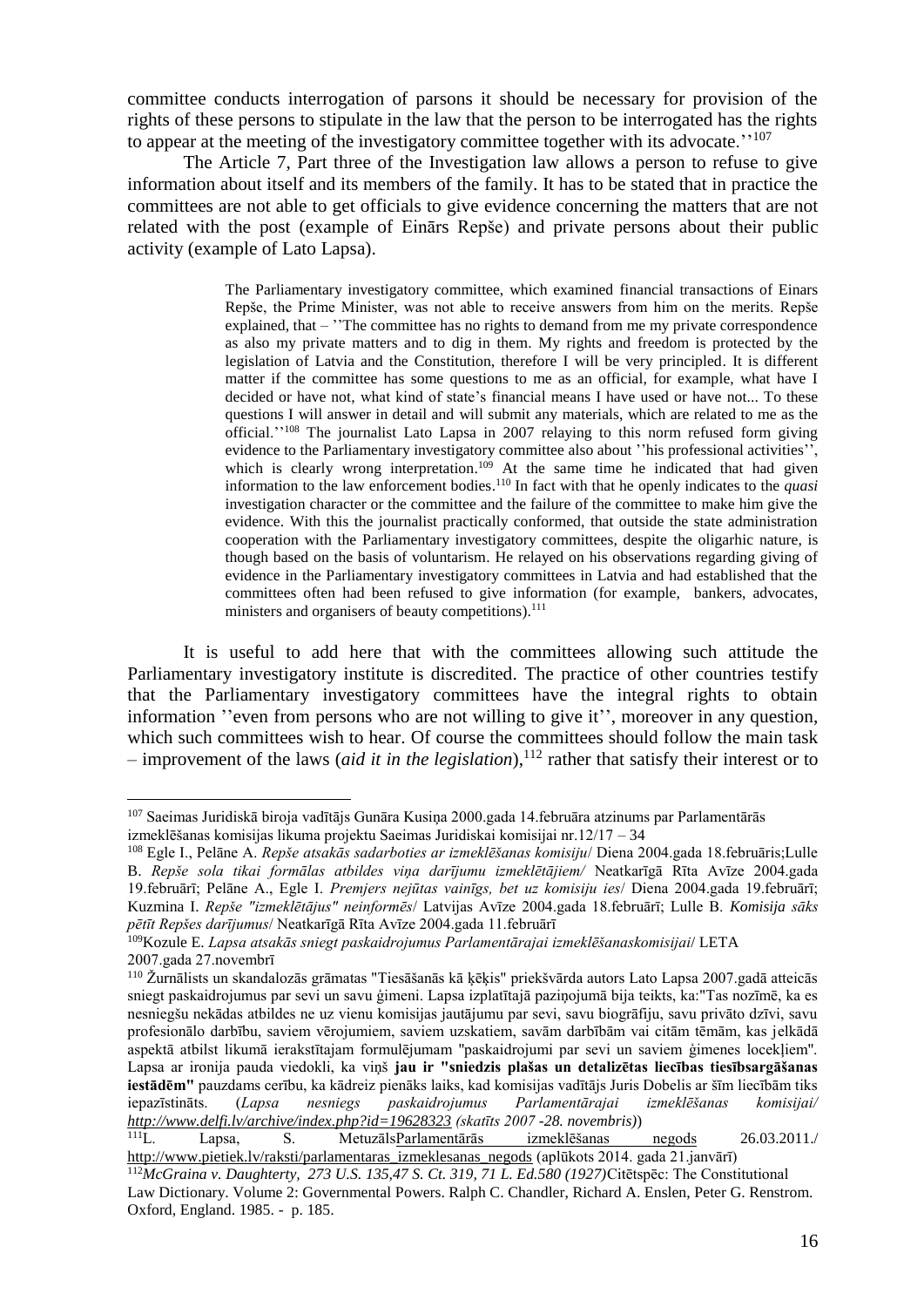discredit someone politically. In addition there should be mentioned that also cognitions of the European Court of Human Rights, which speak directly about inquiries of the Parliamentary investigatory committees and theses of the final reports. When a person becomes a spokesman of people (intentionally exercising its political rights) there is no reason to appeal to ones rights to private life. The Court concluded that the rights of society to be informed are more essential than the possible problems of reputation of separate parliamentarians. 113

Concerning attraction of experts for the committee the same regulation is binding as for other committees and in particular the Article 168 of the order roll of the Saeima stated that the committee is entitled to attract professionals, as permanent, as for separate cases and they have the rights of an advisor.

#### **3.5. Parliamentary investigation –investigation of investigation?**

The power of the legislator to investigate is limited,  $114$  the subject matter of the investigation may not be court proceedings and criminal prosecution. <sup>115</sup> The Parliament may not conduct a parallel investigation to the one which is in the competence of the law enforcement bodies, even though very often that is exactly what the deputies try to initiate. The prosecutor, who might be involved with the permission of the chair of the meeting of the Parliamentary investigatory committee, has the right to ask questions to the invited persons. In practice the prosecutor tries not to interfere and usually only answers when is asked. The task of the prosecutor is to check whether information being at the disposal of the Parliamentary investigatory committee does not contain indications to already committed or prepared criminal offence, but the further activities the prosecutor performs in the order as stated by the Law on Prosecutor's office, and not here in the meeting of the Parliamentary investigatory committee is performing any procedural activities. He/she is due to perform them in accordance with the Law on Prosecutor's office.<sup>116</sup> As it was already discussed before the intention of the parliamentary investigation is to conduct investigation of the investigation, because **the committees are formed in order to make sure and politically evaluate the work of the executive power.** Namely, the committee has to find out whether the police and the prosecutor's office does everything to detect the officials who are covering smugglers, and if not then why. <sup>117</sup>*Jānis Maizītis* being the Prosecutor General at the time has indicated that the Parliamentary investigatory committees have to **investigate why there is no success in the investigation in general, but not to clarify circumstances of the criminal matter**. <sup>118</sup> Politicians also have to **elaborate independent evaluation** about the matter to be investigated and **then** have to propose **legislation initiatives** respectively**.** According to opinions of separate journalists the main task of the investigatory committees is to study the activity of the governmental bodies, therefore the

 $\overline{a}$ 

<sup>117</sup>Brauna A. *Augstākā līmeņa izmeklēšana/*Diena2001. – 3.novembris

<sup>113</sup>*Hoonv. theUnitedKingdom* (application no. 14832/11)

<sup>114</sup>*McGraina v. Daughterty, 273 U.S. 135,47 S. Ct. 319, 71 L. Ed.580 (1927)*Citētspēc: The Constitutional

Law Dictionary. Volume 2: Governmental Powers. Ralph C. Chandler, Richard A. Enslen, Peter G. Renstrom. Oxford, England. 1985. - p. 185.

<sup>115</sup> Valērijs Agešins (Tautas saskaņas partijas frakcija) Deputātu debates, pieņemot Parlamentārās izmeklēšanas komisiju likumu 3.lasījumā, Latvijas Republikas 8.Saeimas pavasara sesijas trešā sēde 2003.gada 8.maijā, Saeimas sēdes stenogramma: [http://www.saeima.lv/steno/2002\\_8/st\\_030508/st0805.htm](http://www.saeima.lv/steno/2002_8/st_030508/st0805.htm)

<sup>116</sup> Solvita Mellupe (frakcija "Jaunais laiks") deputātu debatēs, pieņemot Parlamentārās izmeklēšanas komisiju likumu 2.lasījumā, Latvijas Republikas 8.Saeimas ziemas sesijas sešpadsmitā sēde 2003.gada 10.aprīlī, Saeimas sēdes stenogramma [http://www.saeima.lv/steno/2002\\_8/st\\_030410/st1004.htm](http://www.saeima.lv/steno/2002_8/st_030410/st1004.htm)

<sup>118</sup>*Maizītis: Saeimai jāskaidro nevis krimināllietu apstākļi, bet tas, kādēļ neveicas izmeklēšana*/LETA 2001.gada 16.novembris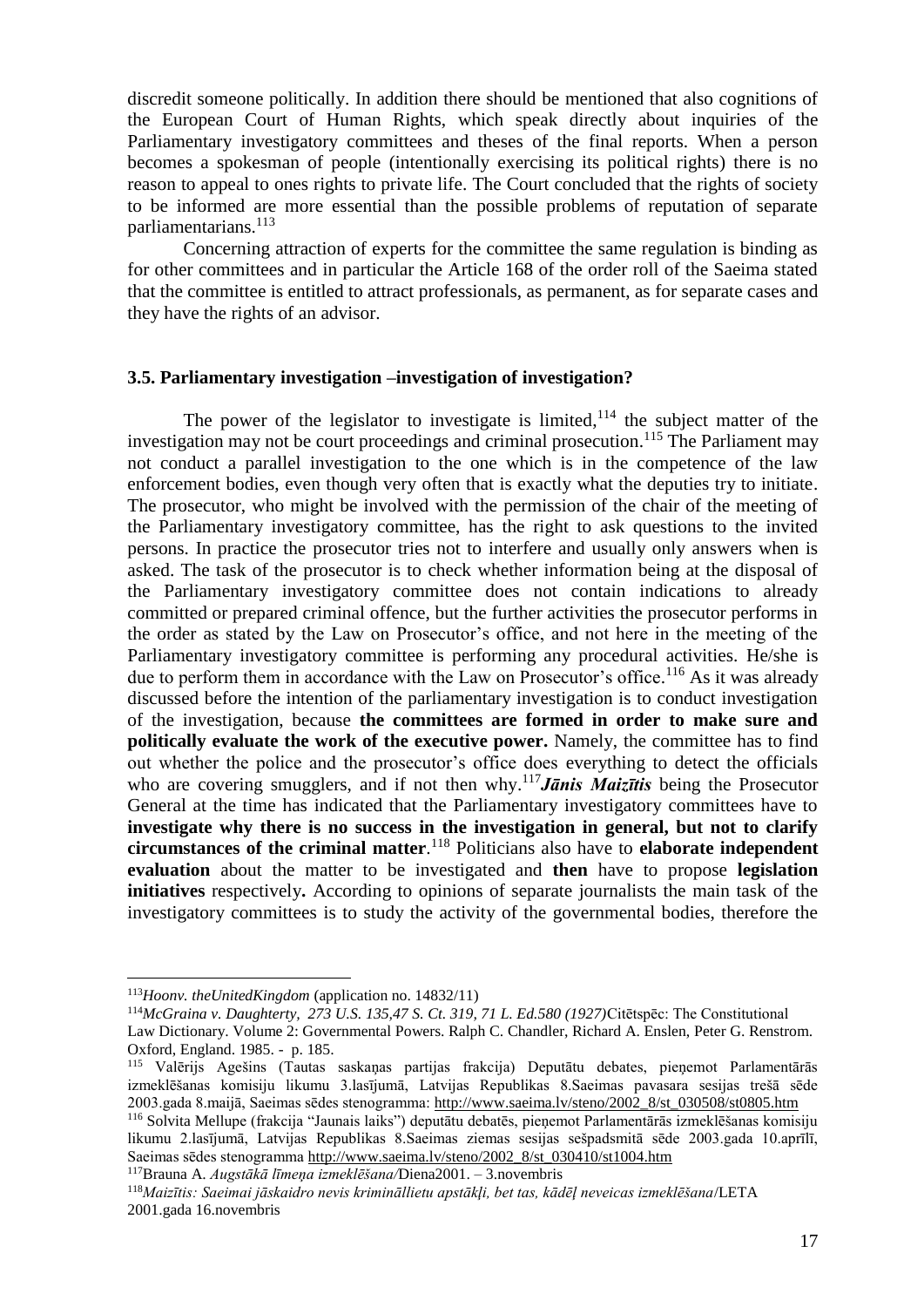result of the work of the committee should be directed towards evaluation of the work of the government. 119

#### **3.6. Tasks of investigatory committees**

In the meeting of the Constituent Assembly when discussing the Article 26 of the Constitution *Fēliks Cielēns,* who, by the way, was also author of the final formulation of the article, indicated to the Parliamentary investigatory committee's **possibility to choose its modus operandus by itself**. He expressed an opinion that the investigatory committee may also be a committee of *''questionnaires ''*, <sup>120</sup> if the parliamentary investigators choose to question in their meetings different spokesmen of the society and in this way ''to obtain notion about different needs of the life of the society and the state''.<sup>121</sup> The mentioned indicates to the wide **possibilities** of those special committees **to determine for them methods of activities and even tasks themselves.** <sup>122</sup> That is proven by the Parliamentary investigatory committee of Zolitūde established at the end of 2014, which from its voluminous name derived series of tasks, then divided them into blocks or stages in order then to start to fulfil these tasks consequently in the terms fixed by it. $^{123}$ 

The Saeima when determining the mandated of the investigatory committees should learn from the experience of other Parliaments. For example in July 2007 the Bundestag of Germany determined the mandate for the investigatory committee to clarify several issues in relation to the war in Iraq and combating of the international terrorism. In the mandate there are included **43 concrete tasks**, for example, to clarify whether the persons considered to be suspects concerning terrorism and taken away from Iraq have been transported through the territory of Germany via flights, that have been organised by American bodies an or at least such existence of events cannot be excluded; to clarify whether and if yes – then with what aim and on what legal basis the federal bodies of Germany gave travel dates to bodies of USA, The Netherlands, Morocco, Lebam and Pakistan, etc. 124

It is important to add that Part two of the Article 3 of the Law on Parliamentary investigatory committees prescribes for the Saeima the rights to give tasks to the Parliamentary investigatory committees that should be harmonised with the aim of establishment of the Parliamentary investigatory committee. In the legal literature as the shortcoming is indicated the fact that nowadays<sup>125</sup> such tasks are not given.<sup>126</sup> The answer to the above mentioned to my mind is seen in the case of the 26th investigatory committee. It is significantly that this investigation was chaired by Jānis Ločmelis, the deputy of the

<sup>119</sup>Kalniņš V., Litvins G. *Pat ja gribēja kā labāk, sanāca* …11. Novembris 2008 /Jurista vārds nr. 43 (548)

<sup>&</sup>lt;sup>120</sup>Satversmes I daļas lasīšana pa pantiem Satversmes Sapulces IV. sesijas 13. sēde 1921.gada 18.oktobrī <sup>121</sup> turpat

 $122$  turpat

<sup>123</sup> Zolitūdes parlamentārās izmeklēšanas pilns nosaukums sastāv no četrdesmit viena vārda (*Parlamentārās izmeklēšanas komisijas par Latvijas valsts rīcību, izvērtējot 2013.gada 21.novembrī Zolitūdē notikušās traģēdijas cēloņus un turpmākajām darbībām, kas veiktas normatīvo aktu un valsts pārvaldes un pašvaldību darbības sakārtošanā, lai nepieļautu līdzīgu traģēdiju atkārtošanos, kā arī par darbībām minētās traģēdijas seku novēršanā*), kamēr konkretizējot nosaukumu, ir iegūti divsimt septiņdesmit seši vārdi (skatīt [http://zolitude.saeima.lv/par-komisiju\)](http://zolitude.saeima.lv/par-komisiju)

<sup>124</sup>Citēts pēc Kalniņš V., Litvins G. *Pat ja gribēja kā labāk, sanāca...*. Jurista Vārds,2008. 11. novembris, Nr. 43 (548)

<sup>125</sup>Der piezīmēt, ka pirmajā neatkarības laikā Saeima parlamentārajām izmeklēšanas komisijām uzdevumus noteica. Piemēram sienas avīžu lietā Saeima līdz ar izmeklēšanas komisijas izveidošanu uzdeva 4 uzdevumus no kuriem pēdējais bija norādījums Saeimai iesniegt konkrētus priekšlikumus ''visos minētajos jautājumos'', bet otrais uzdeva komisijai ''noskaidrot Rīgas pilsētas IV Ģimnāzijas sienas avīzes lietu, kā arī šīs skolas skolēnu pašvaldības un pulciņu darbu'', bet trešais paredzēja ''noskaidrot vai izglītības ministra sodi dažu Rīgas vidusskolu direktoriem un inspektoriem ir dibināti un taisnīgi, salīdzinot ar to, kā sodīti citu skolu vadītāji un skolotāji dažos citos gadījumos'' (*Latvijas Republikas 3. Saeimas VII sesijas 1930. gada 7.novembra sēdes (7. sēde) stenogramma*)

<sup>126</sup>(*Kalniņš V., Litvins G. Pat ja gribēja kā labāk, sanāca.... Jurista Vārds,2008. 11. novembris, Nr. 43 (548))*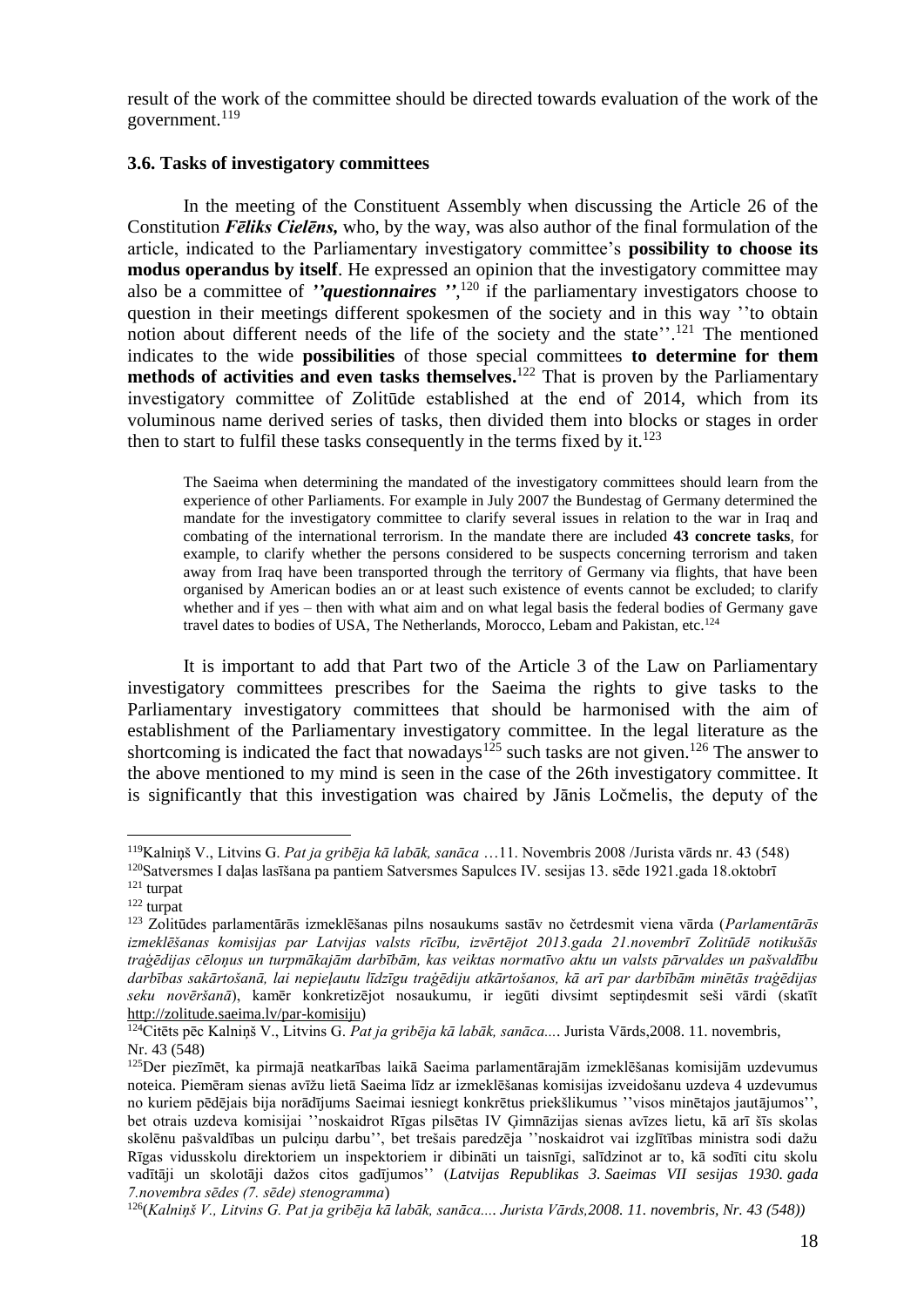leading coalition party "Vienotība" ("Unity"), who refused to search deeper, because the committee had not been given the special task of the work and from its name it did not result. 127

#### **3.7. Comment on the Law on Parliamentary investigatory committees**

Nowadays the need to pass the Law on Parliamentary investigatory committees (hereinafter – the Investigation law) was publicly expressed in 1998 by the Latvian Lawyers association (Latvijas Juristu biedrība), $128$  when several investigatory committees started to justify their poor work with the lack of a special law. Elaboration of the law started already in the 7th Saeima and with big difficulties it was passes in the 8th Saeima in 2003. The initial plan about a committee that could be equalled to the pre-trial investigation body, which should be respected not only by the officials, but also by the courts, and in the composition of which there would be a special prosecutor, subordinated to the Saeima, was not implemented in the Investigatory committees law. Solidarily against it stood the Prosecutor's general office,  $129$  the Ministry of Justice,  $130$  the Supreme Court and the Association of Judges<sup>131</sup>, indicating inter alia that the status of such committee  $\cdot$  is not in compliance with the basic principles of independence of the judicial power and is direct interference of the legislatory power in the functions of the judicial power''.<sup>132</sup> The prosecutor's office even declared to the Parliament that ''If the investigatory committees are considered to be the pre-trial investigation body and the prosecutor is excluded from the general organisational structure of a prosecutor's office, then the prosecutor's Office will not be able to participate in a constructive manner in the further development of the draft law, because we consider it absolutely unacceptable.<sup>''133</sup> In the Investigatory committees law passed on 8 May 2003 the deputies wished to precise: conditions of establishment of the Parliamentary investigatory committees and principles of the activities of the Parliamentary investigatory committees, as well as wished to sketch the results that might be achieved by

<sup>127</sup> Uz jautājumu vai nevajadzētu papētīt Krājbankas kraha cēloņus atbild, ka komisijai nav dots uzdevums noskaidrot "Latvijas Krājbankas" kraha cēloņus Lāčplēsis atbildēja, ka par to bija jādomā tiem, kuri rosināja veidot komisiju. Ierosinātājiem bija jāpadomā, kādam mērķim tā tiek veidota, un precīzi jāformulē tās darba uzdevums. Lāčplēsis visai ironiski atbildēja: - ''Kādu komisiju pieprasīja, tāda tika izveidota. Ja būtu izveidota komisija "Latvijas Krājbankas" kraha cēloņu izmeklēšanai, tā attiecīgi arī darbotos. Komisija ir izveidota tikai seku izvērtēšanai uz Latvijas finanšu sistēmu.[…]'' Papildu uzdevumus parlamentārās izmeklēšanas komisijai Saeima nav devusi. Komisijas uzdevums nav pētīt "Latvijas Krājbankas" maksātnespējas problēmu, tās cēloņus, meklēt vainīgos. […]"Latvijas Krājbankas" parlamentārās izmeklēšanas komisijai nav dots uzdevums veikt izmeklēšanas darbības, noskaidrot vainīgos.(*Kozule E. Saeima pētīs tikai "Krājbankas" kraha ietekmi uz finanšu sistēmu/ LETA 2011.gada22.decembris*)

<sup>128</sup>Zirnis P. Panteļējevs uzskata juristu biedrības vēstuli par nekonkrētu/ LETA 1998.gada1.jūnijs

<sup>129</sup> Latvijas Republikas 8.Saeimas Juridiskās komisijas sēdes protokols 2002.gada 27.novembrī

<sup>&</sup>lt;sup>130</sup> Tieslietu ministres Ingrīdas Labuckas 1999.gada 6.maija vēstule nr. 1 – 7.2/37 Saeimas Juridiskās komisijas priekšsēdētāja biedram Dzintaram Rasnačam

<sup>&</sup>lt;sup>131</sup> ''Par nepienemamu uzskatām tiesu un to amatpersonu pienākumu sniegt palīdzību izmeklēšanas komisijai, uzrādot tai visus (!!!) nepieciešamos dokumentus.[…] par nepieņemamu uzskatām iespēju, ka kādu personu uz nopratināšanu Saeimā vedīs piespiedu kārtā policija.'' Latvijas Tiesnešu biedrības prezidents Ivara Bičkoviča 1999.gada 11.maija vēstule Saeimas Juridiskai komisijai.

<sup>132</sup> Augstākās tiesas priekšsēdētāja vietnieka P.Gruziņa 1999.gada 12.maija vēstule nr.7.2-1/436 Saeimas Juridiskās komisijas priekšsēdētāja biedram Dzintaram Rasnačam

<sup>133</sup> Ģenerālprokurors Jānis Skrastiņa 1999.gada 11.maija vēstule Saeimas Juridiskās komisijas priekšsēdētājam Linardam Mucinam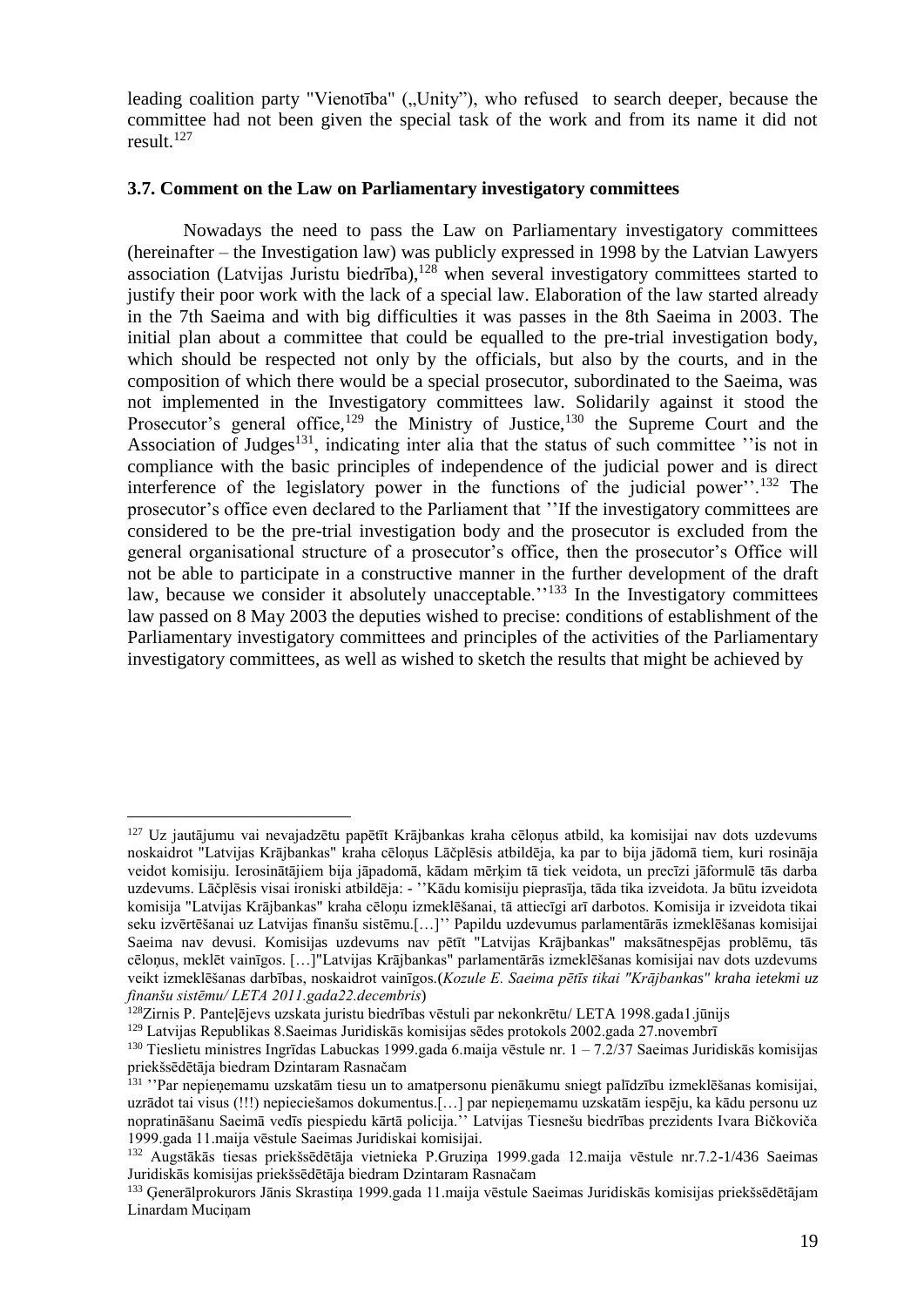the Parliamentary investigatory committees.<sup>134</sup> Nothing came out of this. In contrary to the meaning of the hierarchy system of the laws and regulations<sup>135</sup> the law is abstract and general, it consists of 16 articles, which basically repeat what is mentioned in other circumventing enactments. It is interesting that the Ministry of Justice exactly has pointed to that when rendering its opinion four years before passing of the law about the first version of the law,<sup>136</sup> where inter alia indicated that in the law there are many issues included that are already regulated by the other circumventing enactments and stated its opinion that it would be useful to supplement the order roll of the Saeima about the investigatory committees. In the currently existing Investigatory committees law only the content of the final report, the amount of the mandate of the committee and also participation of the prosecutor in the work of the committees is covered.

### **4. Final report – summary of the work of the Parliamentary investigatory committees**

In politics very often news about a final report is a significant message,  $137$  however form the legal point of view the text of the document and the possible legal consequences are important. The opinion about the current content of the final reports of the Parliamentary investigatory committees is not delighting, because it is rather difficult to find practical recommendations in the final reports. <sup>138</sup> The Parliamentary investigatory committees' **Final report may be considered as a report (result indicator)**<sup>139</sup>**of a concrete parliamentary institution, which is created for the extraordinary case, of the performed work.** In the summary of the investigation together with evaluation about the case to be studied there should be conclusions of the committee in the investigated case, established facts with evaluation, as well as proposals for elimination of the established shortcomings. (the Article 13 of the Law on Parliamentary investigatory committees).

In the Latvian law literature it is indicated that **the Parliament is ''discussing and making the respective decision''** of the final report of the investigatory committees**.** <sup>140</sup> The Constitutional Court has indicated that the final report may be used **to pass acts of ''more parliamentary type** – amendments of the existing laws or passing of new laws, declaring one's attitude towards this or that problem etc.. Respectively the report can serve as the basis for evaluation of the activity of the government and making of the respective decision or to become the basis<sup>141</sup> for motion of censure on the Prime Minister, the Minister or the

<sup>134</sup>*Solvita Mellupe (frakcija "Jaunais laiks") Deputātu debatēs, pieņemot Parlamentārās izmeklēšanas komisiju likumu 2.lasījumā, Latvijas Republikas 8.Saeimas ziemas sesijas sešpadsmitā sēde 2003.gada 10.aprīlī, Saeimas sēdes stenogramma [http://www.saeima.lv/steno/2002\\_8/st\\_030410/st1004.htm](http://www.saeima.lv/steno/2002_8/st_030410/st1004.htm)*

<sup>135</sup> Normatīvo tiesību aktu hierarhijas sistēma praktiski nozīmē to, ka normatīvais tiesību akts, kas šajā hierarhijā atrodas augstākā rangā, ir formulēts abstraktāk nekā akts, kas atrodas zemākā rangā. Šādā veidā augstāka ranga akts, tā normatīvais saturs ietver zemāka ranga akta saturu, bet zemāka ranga akts konkretizē augstāka ranga aktu, piemēro to specifiskākam gadījumam. (Skatīt *Latvijas Republikas Satversmes komentāri. Ievads. I nodaļa. Vispārējie noteikumi.* Autoru kolektīvs prof. R.Baloža zinātniskā vadībā. – Rīga: Latvijas Vēstnesis, 2014 – 39 lpp.)

<sup>136</sup> Tieslietu ministres Ingrīdas Labuckas 1999.gada 6.maija vēstule nr. 1 – 7.2/37 Saeimas Juridiskās komisijas priekšsēdētāja biedram Dzintaram Rasnačam

<sup>137</sup>Madara L. *Parlamentārā izmeklēšanas komisija iesniegs Saeimai gala ziņojumu*/ LETA 2002. gada23. septembris

<sup>138</sup> Gailīte D. *Parlamentārās izmeklēšanas komisiju ziņojumus lasot*. Jurista Vārds, 2014. 2. decembris/ Nr.47 <sup>139</sup> turpat

<sup>140</sup>Vildbergs H.J. Feldhūne G. *Atsauces Satversmei: mācību līdzeklis*. Rīga: Latvijas Universitāte, 2003. - 24.lpp.

<sup>141</sup>Parlamentāro izmeklēšanas komisijas secinājumi ir bijuši par pamatu Saeimai izskatīt jautājumu par uzticības izteikšanu valdībai 1998.gadā pavasarī (Skat. Mazure L. *Pirmdien ārkārtas sēdē Saeima lems par uzticību valdībai*/LETA 02.03.1998.gada 2.martā)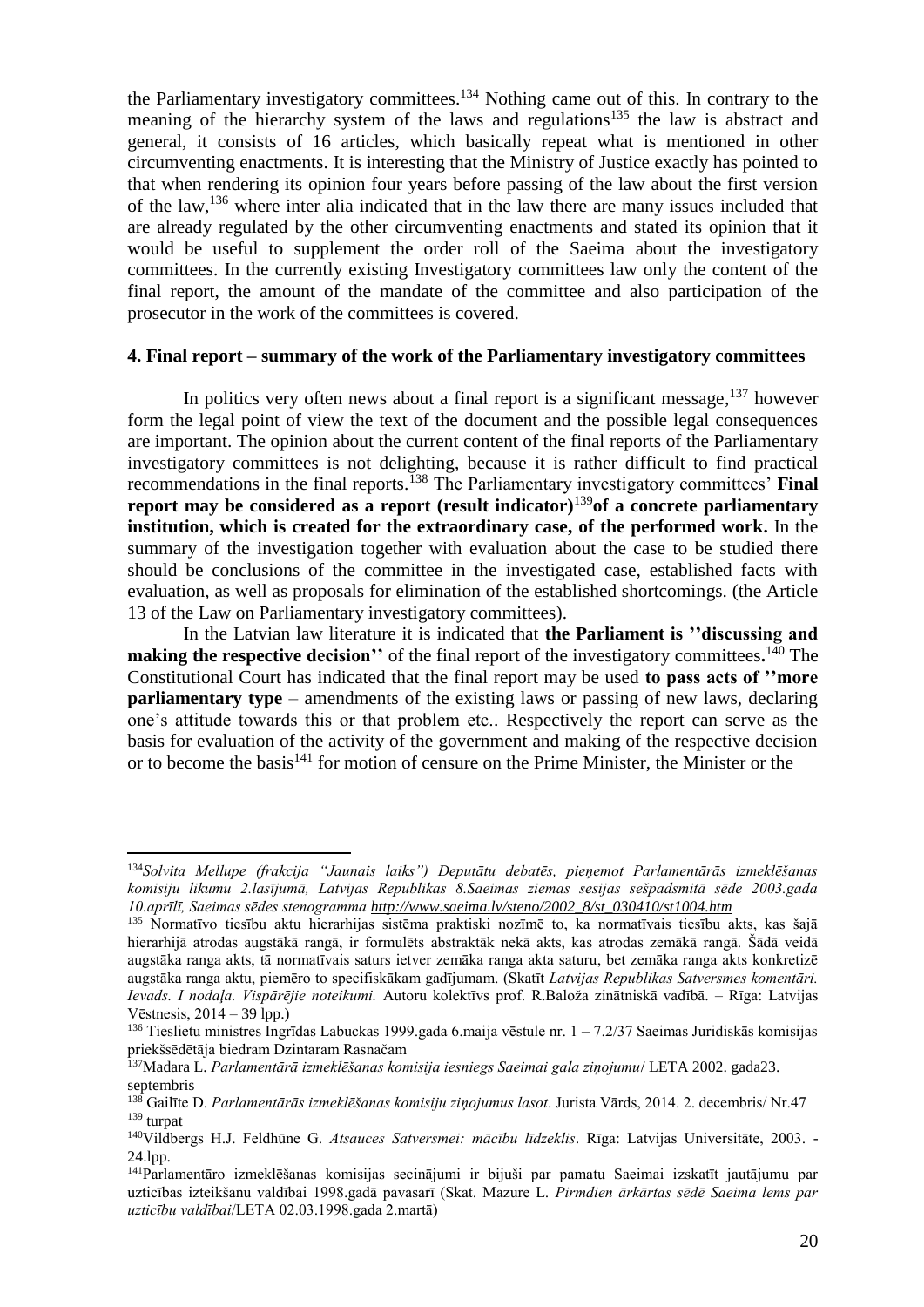government as such. <sup>142</sup> **The final report is a political document and is not binding to the judicial power.**<sup>143</sup> The committee can only establish a possible violation, in order with the final report to turn the Saeima's attention to the shortcomings in the legislative acts or to turn the attention of the competent law enforcement bodies to the established possible violation or fact that became know to them during the course of investigation, which would be useful in the pre-trial investigation.<sup>144</sup> Those members of the committee, who do not sign the final report, can use the possibility included in the Article 1, Part 3 of the Law on Parliamentary investigatory committees to add their different opinions to the final report of the committee.

## **5. Directions of improvement of the work of the Parliamentary investigatory committees**

Politicians of the current coalition of the Saeima have experience in the opposition, however nobody is interested in improvement of the work of the investigatory committees, because a successful work of the opposition would just disturb the position of the Saeima. In order for the parliamentary system of Latvia to develop there is needed a vital parliamentary control, which would have not only formal possibilities. For that there is necessary to make amendments in the Parliamentary investigations law. It is necessary to (1) strengthen the capacity of the work of the committee; (2) the committees have to provide for openness in the work of the committee; (3) it has to be provided that the final reports of the committees get in to the plenary sessions of the Saeima; (4) in the Law on Parliamentary investigatory committees there should be determined discussion of the conclusions and proposals of the committees and decision making (5) there should be evaluated implementation of the impeachment institute, connecting it with at least the investigation institute.

First of all, the work of the investigatory committees has to be strengthening. One of the very weak points in the activity of the Saeima is the analytical provision of the deputies. The Latvian parliamentarism has one significant shortcoming – in the Parliament there is no research capacity. In the library of the US Congress around 400 people work there in the duties of whom is to prepare for congressmen analyses, surveys and researches, but in Latvia in the contrary to other Baltic States there are even no small units in the duties of which it would be to compile the information. There is one library which renders copying services. Latvia is one of the rare Parliaments in the democracy of the West, where no attention is devoted to analysis. Of course also for the investigatory committees the mentioned is a huge shortcoming, because the deputies have no one from whom to expect some support… The practice testifies that the chairs of the investigatory committees wish that somebody in the Saeima explains to them in a Professional manner what the investigatory committees can do, what information they can request and so on.<sup>145</sup> Of course, there are articles of the order roll of the Saeima and the law, however if the chair of the committee is not a lawyer then to understand all the nuances is very complicated. The practice of the parliamentary investigations is not homogenous, because if the standing committees in their daily work receive help from very experience consultants of the committees and representatives of the highly Professional Legal office of the Saeima, then to the investigatory committees such support is not rendered. Like in other investigatory committees, the chairs and members of the investigatory committees work in the

<sup>142</sup> Secinājumu daļas 2.punkts Satversmes tiesas 1.10.1999. sprieduma lietā Nr. 03-05 (99)., Sk. arī Dišlers K. *Ievads Latvijas valststiesību zinātnē*. Rīga: A. Gulbis, 1930. - 145.lpp.

<sup>143</sup> Solvita Mellupe (frakcija "Jaunais laiks") Deputātu debatēs, pieņemot Parlamentārās izmeklēšanas komisiju likumu 2.lasījumā, Latvijas Republikas 8.Saeimas ziemas sesijas sešpadsmitā sēde 2003.gada 10.aprīlī, Saeimas sēdes stenogramma [http://www.saeima.lv/steno/2002\\_8/st\\_030410/st1004.htm](http://www.saeima.lv/steno/2002_8/st_030410/st1004.htm)

<sup>144</sup> Latvijas Universitātes Juridiskās fakultātes Pilna laika klātienes studenta Daniēla Buka – Vaivada diplomdarbs *''Latvijas Republikas Saeimas parlamentāro izmeklēšanas komisiju statuss un iespējamās attīstības perspektīvas''* aizstāvēts 2004. gadā - 10.lpp.

<sup>145</sup>Kozule E. *"Latvijas Krājbankas" Parlamentārāsizmeklēšanaskomisija mācās strādāt*/ LETA 2011.gada 20.decembris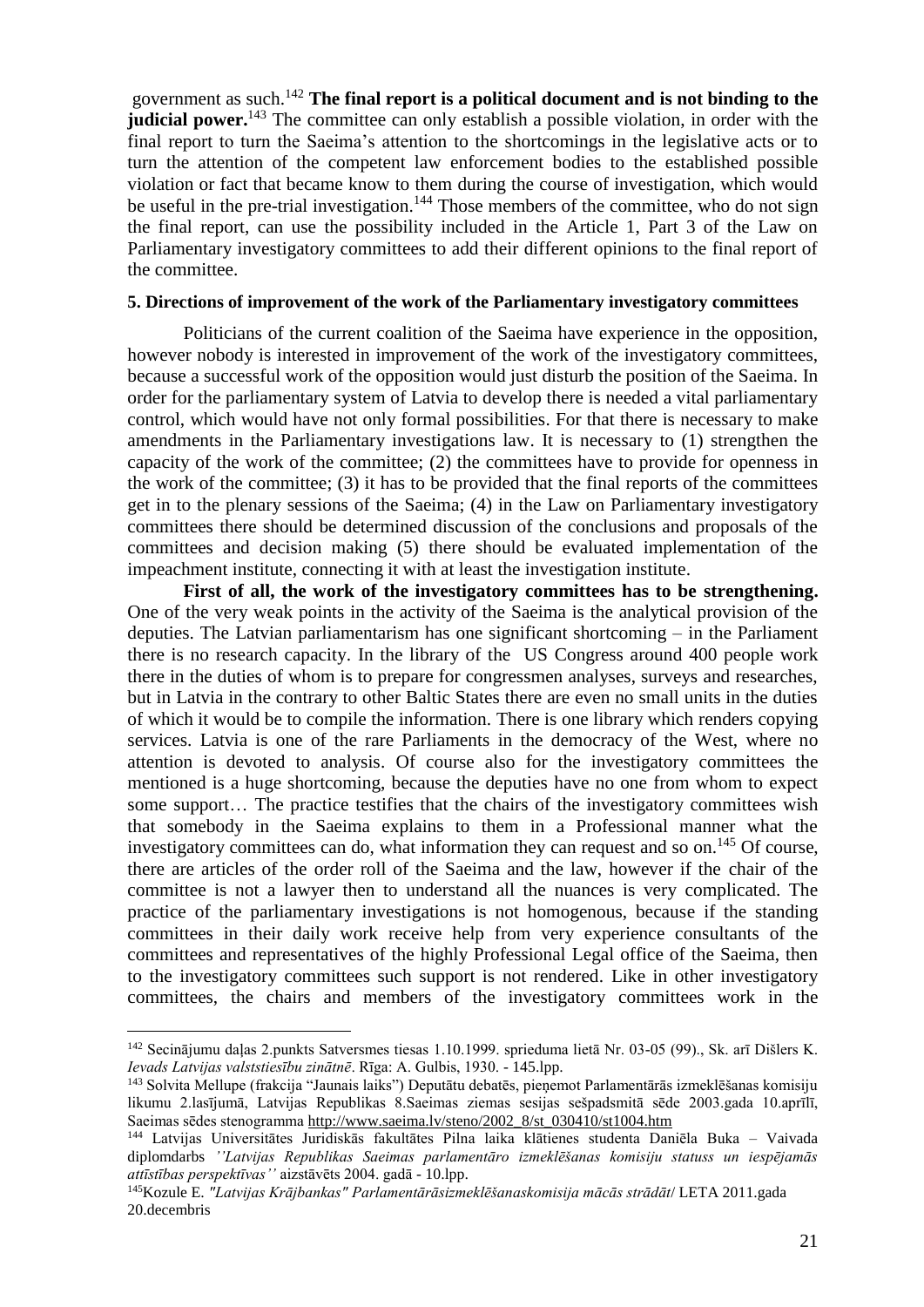committees in addition to their other direct duties as the deputy and the politician. Practically each member of the committee acts in two standing committees, at least in one sub-committee, in the groups of deputies, standing delegations and the fraction. There is a constant amount for hiring of consultants allocated to the investigatory committees (1495euro per month), for which in fact only one consultant can be hired, who is performing also the work of the recorder and secretary, providing also for correspondence with natural and legal persons, as well as deals with applications of the natural and legal persons. The solution would be to take over the experience of Austria, where the Parliamentary investigatory committees apart from the chairman, chair deputy, secretary and consultant secretary, there is envisaged a consultant in the issues of procedures,<sup>146</sup> whose duty would be to follow up that the committee acts within the framework of the law. Similarly as the Austrian colleague also our consultant could have in his/her duties included care for data protection of the witnesses and protection of their fundamental rights. In Austria any person can become the consultant regarding issues of procedures, who has corresponding qualification in the field of state administration or law. The consultant is appointed with 2/3 of the votes of the members of the committee. In Austria this consultant should receive adequate payment for his/her services. A permanent professional with the investigatory committee would be a significant investment in strengthening of its capacity.

**Secondly respect of the principle of openness has to be envisaged also in the work of the parliamentary investigations.** There are committees in which the members of the committee may not be allowed to see the minutes of the investigatory committees $147$  and there are committees the minutes of which are available to everyone and in any time, because they are in the home page.<sup>148</sup> Nowadays citizens get involved in the political processes if in the mass media there is provided the possibility for everyone to follow up the debates of the legislator.<sup>149</sup> Open meetings provide ''a public control of people over activities of the particular committee of the Saeima''.<sup>150</sup> Openness in the work of the committees has to be strengthened: creation of home pages and the open meetings is not a guarantee of success, however they provide for the Exchange of information, which lies in the basis of the trust of people.<sup>151</sup>

**Thirdly**, **it has to be provided that the final reports of the committees get to the plenary session of the Saeima.** In the current Article 12, Part 2 of the Law on Parliamentary investigatory committees there is a provision included, that the final report of the Parliamentary investigatory committee is signed by all members of the committee. In the Article 14 it is stated that the final report is examined in the meeting of the Saeima and then after this meeting and not later than within 7 days it is published in the official gazette "Latvijas Vēstnesis". Under the current regulation there is the situation that if just one of the members of the committee is not signing the final report, it is not being examined in the meeting of the Saeima as well as not published in the official gazette "Latvijas Vēstnesis". Such situation has developed in 29 August 2012, when the final report of the Parliamentary investigatory committee concerning provision of monitor of Latvijas Krājbanka, ceasing of its activity and influence of the insolvency procedure to the financial system of the Republic

<sup>&</sup>lt;sup>146</sup>RulesofProcedureforParliamentaryInvestigatingCommittees (1st Annex to [theFederalLawontheRulesofProcedureoftheNationalCouncilof 1975\)](file:///F:/PIK/citas%20valstsi%20-%20parlamentara%20izmeklesana/Rules%20of%20Procedure%20for%20Parliamentary%20Investigating%20Committees%20(1st%20Annex%20to%20the%20Federal%20Law%20on%20the%20Rules%20of%20Procedure%20of%20the%20National%20Council%20of%201975)http:/www.parlament.gv.at/ENGL/PERK/RGES/UAUS/)

[http://www.parlament.gv.at/ENGL/PERK/RGES/UAUS/](file:///F:/PIK/citas%20valstsi%20-%20parlamentara%20izmeklesana/Rules%20of%20Procedure%20for%20Parliamentary%20Investigating%20Committees%20(1st%20Annex%20to%20the%20Federal%20Law%20on%20the%20Rules%20of%20Procedure%20of%20the%20National%20Council%20of%201975)http:/www.parlament.gv.at/ENGL/PERK/RGES/UAUS/)

<sup>147</sup>Līcīte M. *Saeimas komisija liek Dobelim iepazīstināt Čepāni ar Parlamentārās izmeklēšanas komisijas protokoliem*/ LETA 2008.gada 23. septembrī

<sup>148</sup>Zolitūdes komisija ir pirmā parlamentārā izmeklēšanas komisija, kas izveidoja savu mājaslap[uhttp://zolitude.saeima.lv/](http://zolitude.saeima.lv/)

<sup>149</sup>Pleps J. *Satversmes iztulkošana*. Rīga: Latvijas Vēstnesis, 2012. - 93.lpp.

<sup>150</sup> Vanags K. *Latvijas valsts Satversme*. L. Rumaka apgāds Valkā, 1948, 27. lpp.

<sup>151</sup> Minēto apstiprina Zolitūdes traģēdijas parlamentārās izmeklēšanas komunikācija ar sabiedrību, kas ir atgriezeniska. Pirmkārt, to nodrošina komisijas mājaslapa un sēžu videotranslēšana tiešraidē. Tieši izmeklēšanas atklātības princips palielināja izmeklēšanas komisiju iespējas ietekmēt politiskos procesus**.**  Zolitūdes parlamentārās izmeklēšanas komisijas sēdes ir atklātas un tās var skatīties tiešraidē Saeimas mājas lapā, kā arī portālā *Delfi*.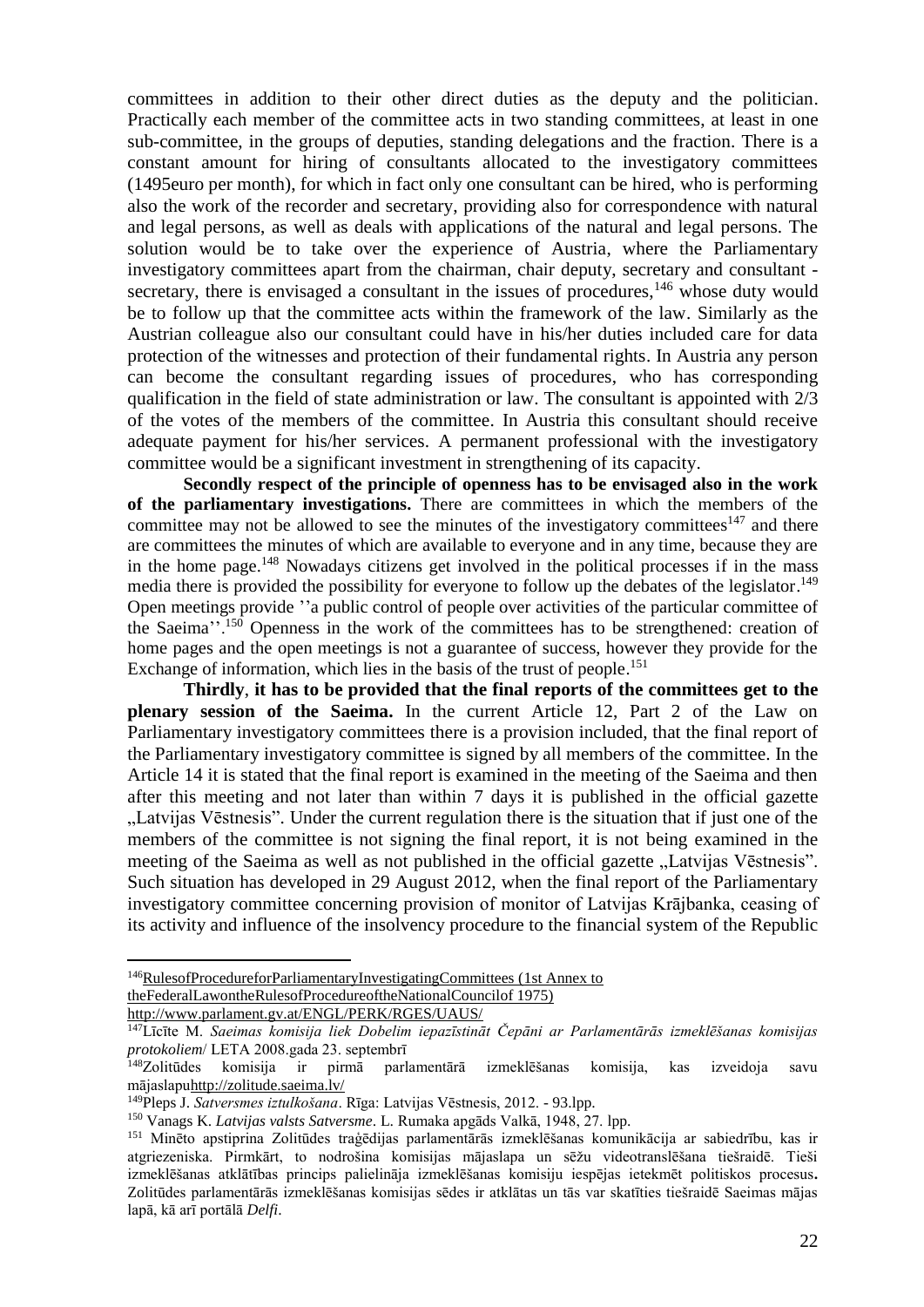of Latvia in the meeting by voting was approved, but for members of the committee did not sign it.<sup>152</sup> The final report was not read in the meeting of the Saeima, because the requirement of the Presidium of the Saeima<sup>153</sup> to provide unanimity and thus the final report was not published. Due to this reason Part two of the Article 13 of the Law on Parliamentary investigatory committees should be amended prescribing that the decision about the final report is made with the majority of votes of the members of the committee. In the Law on Parliamentary investigatory committees is not amended and ''the principle of unanimity'' is not changed to ''the principle of majority'', then we still will be able to read the final reports of the investigation, which as we commonly call ''none'' or more precisely they will be synthetic opinions of the public thought and the government.

**Fourth, there has to be provided discussion of the conclusions and proposals of the committees and decision making concerning them.** There are countries where the investigatory committees within two months after their establishment have to prepare the final reports,<sup>154</sup> while in Latvia there have been committees that within two years have managed to prepare only one interim report, during a year meeting only for two meetings and being no able even to appoint a new chairman. <sup>155</sup> Sometimes the investigatory committees do not submit the final reports because are unable to write them.<sup>156</sup> At the same time if the conclusions of the committee are matter-in-fact, currently there is no mechanisms to achieve their implementation in practice. There are case when in order to make sure about the issues of the Parliamentary investigatory committee of the Saeima there have been internal investigation and work groups established in the state administration, <sup>157</sup> but in the Parliament itself very often the standing committees have in no way reacted to the conclusions of the investigation. In the Part 1 of the Article 13 of the Law on Parliamentary investigatory committees it is stated that the committee in its final report reflects proposals for elimination of the established shortcomings. In order to avoid the situation when the proposals of the committee for elimination of the established shortcomings are published, but not evaluated further on, the Article 14 of the Law on Parliamentary investigatory committees has to be supplemented with Part 3, which would state a duty to the committees of the Saeima under the jurisdiction to examine the proposals for elimination of the established shortcomings, which are reflected in the final report of the Parliamentary investigatory committee. In this way the institute of the Parliamentary investigatory committees would be improved, because the possibility that the work done by the committee would result with the necessary amendments in the laws and regulations would increase.

**Fifth, as it was already mentioned in Latvia there is no institution of dismissing of the superior officials, which in other places in the world is known with the name ''impeachment''.** The institute of dismissing is important, because at the same time it is also an objective and public mechanisms of evaluation of the work of officials. That is proven examples of the heads of the Corruption and combating offices, justices and others. The least that could be started in this matter would be to introduce the experience of Albania. In this country the impeachment procedure is placed together with the

<sup>152</sup> Parlamentārās izmeklēšanas komisijas par Latvijas Krājbankas uzraudzības nodrošināšanas, darbības apturēšanas un maksātnespējas procesa ietekmi uz Latvijas Republikas finanšu sistēmu 2012. gada 4. septembra vēstule(Nr.9/17-2-i/58-11/12) Saeimas Prezidijam. Pieejams: Saeimas arhīvā.

<sup>153</sup>Elektroniskā dokumentu informatīvā sistēma (ELDIS). Atbilde uz vēstuli Nr.9/17-2-i/58-11/12

<sup>154</sup> Tā tas ir Turcijā, kur parlaments pēc šo trīs mēnešu iztecēšanas vēl var lemt par izmeklēšanas pagarināšanuuz diviem mēnešiem. ( [http://global.tbmm.gov.tr/index.php/EN/yd/icerik/37\)](http://global.tbmm.gov.tr/index.php/EN/yd/icerik/37)

<sup>155</sup>Kuzmina I.*Saeimas izmeklētāji turpinās darbu*/ Latvijas Avīze 2005.gada 23.decembris

<sup>156</sup>Piemēram. komisija par iespējamām pretlikumīgajām darbībām a/s Parex banka pārņemšanā un restrukturizācijā tika izveidota uz 3 mēnešiem. Atbildes uz informācijas pieprasījumiem tā saņēma pāris nedēļu pirms tās darbības termiņa beigām. Ierosinājumu pagarināt tās darbību Saeima neatbalstīja, kamdēļ neuzrakstījusi galaziņojumu, jo nepaspēja iedziļināties dokumentos tā beidza pastāvēt.(*Lasmanis J. Ar likumu nepieļaus paniku/ Neatkarīgā Rīta Avīze2011.gada 21.decembrī*)

<sup>&</sup>lt;sup>157</sup>Par Valsts ieņēmumu dienestu, saistībā ar Saeimas parlamentārās komisijas paziņojumu (Valsts ieņēmumu dienesta Komunikācijas nodaļa) Latvijas Vēstnesis 24.09.2002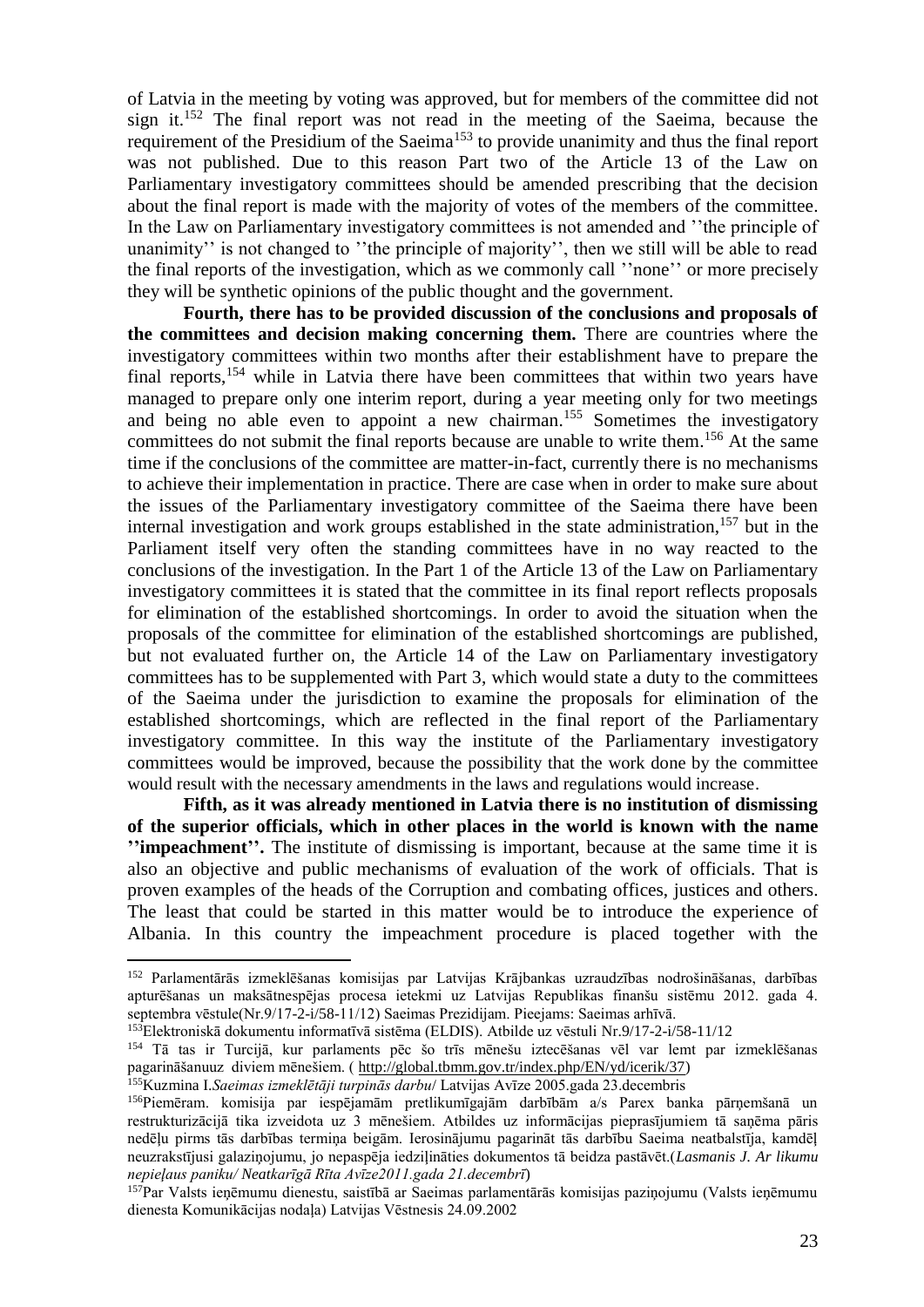Parliamentary investigation. The Article 77 of the Constitution of Albania provides for establishment of the Parliamentary investigatory committees if that is requested by  $\frac{1}{4}$  of the deputies – so similarly as it is in Germany or Latvia, but in addition the Parliamentary investigation law prescribes that the parliamentary investigations can be initiated also by five deputies or the standing committees, which investigate offence and compliance of the officials.

## **Conclusion**

 $\overline{a}$ 

The parliamentary majority and the parliamentary minority always is forced to discuss mutually and to look for the best solutions together. Openness of the parliamentary discussion exposes the Parliament to the control of the totality of citizens. <sup>158</sup> The task of the Constitution is to outline **the basic values and content directions of the politics**. The Constitution must not limit or hinder the democratic political process unduly, it should have a wide space for development of the politics.<sup>159</sup> It is not possible to cover everything in the Constitution and, of course, it is easy to destroy the work of the Parliamentary investigation: due to the lack of quorum<sup>160</sup> to withdraw the deputies from the composition of the committee,<sup>161</sup> in the committee formed by the opposition as the chair more useful for the position chair can be appointed<sup>162</sup> or due to any other reason.<sup>163</sup> Functioning of the Parliamentary democracy in an effective manner to the great extent is dependent from the politicians themselves and how vulnerable can be truly democratic state has been already proven by the Republic of Weimar, the principles of activity of which are implemented also in our Constitution. The Parliament itself needs the interest of the society about the ongoing political processes, which happen in the Parliament, because that increases the trust and prevents suspicions about influence of oligarchs or other non-democratic formations to the spokesman elected by the people.

| No<br><b>bto</b> | Saeima       | Name of the committee (Resolution of the Parliament for conducting of<br>the investigation)                                                                                                                                                                                                                                                                                                                                                                     | Validity term                                            |
|------------------|--------------|-----------------------------------------------------------------------------------------------------------------------------------------------------------------------------------------------------------------------------------------------------------------------------------------------------------------------------------------------------------------------------------------------------------------------------------------------------------------|----------------------------------------------------------|
| No <sub>1</sub>  |              | The Parliamentarian investigatory committee                                                                                                                                                                                                                                                                                                                                                                                                                     |                                                          |
|                  | $\mathbf{H}$ | Task No 1. To investigate the case of blowing up (the case of bulletin<br>boards) of the editorial offices of the newspapers "Socialdemokrats",<br>"Brīvā Zeme", "Zemgales Balss" un "Latvijas Sargs"                                                                                                                                                                                                                                                           | From 26.03.1926<br>till 18.01.1927<br>Length $-9$ months |
|                  |              | Task No 2. To investigate hiring and activity of A. Vitols and other<br>clerks of the <b>State control in</b> the State control.<br>Task No 3. To clarify the appointment, content and activity of colonel<br>Karlson, the chairman of the organisation mobilisation division of the<br>main headquarters of the Ministry of War, as well of other officials in<br>the Ministry of War and army, but in particular in Division 3 of the<br>operative department |                                                          |

| The Parliamentary investigatory committees (2-12th Saeima) |  |
|------------------------------------------------------------|--|
|------------------------------------------------------------|--|

<sup>158</sup>Pleps J. *Satversmes iztulkošana*. Rīga: Latvijas Vēstnesis, 2012. - 93.lpp.

<sup>159</sup>Balodis R., Levits E. Satversmes ievada interpretēšanas (komentēšanas) pamatjautājumi/ *Latvijas* 

*Republikas Satversmes komentāri. Ievads. I nodaļa. Vispārējie noteikumi.* Autoru kolektīvs prof. R.Baloža zinātniskā vadībā. – Rīga: Latvijas Vēstnesis, 2014 – 41. lpp.

<sup>160</sup> Zvirbulis Ģ. *Apšauba parlamentārāsizmeklēšanas lietderību*/ Latvijas Avīze 2012.gada 14. jūnijs

<sup>161</sup>Kozule E. *Šlesers un Stalidzāne aiziet no parlamentārās izmeklēšanas komisijas*/ LETA 2002.gada 10.jūnijs; Līcīte M. *Saeimas komisija lūgs nodrošināt deputātu ierašanos uz sēdēm*/ LETA 2002.gada 23.septembris; Līcīte M. *Deputātus Ūdri, Baldzēnu, Stirānu un Vītolu neizdodas izslēgt no komisijas*/ LETA 2002.gada 30.septembris; *JL pamet izmeklēšanas komisiju/* Diena2004.gada 15.maijs

<sup>162</sup>Egle I. *Dobelim grib uzticēt izmeklēšanas komisijas vadību***/** Diena .2007.gada 13.septembrī

<sup>163</sup>Lulle B. *Nosoda Repšes atteikšanos sniegt ziņas parlamentārāsizmeklēšanaskomisijai*/Neatkarīgā Rīta Avīze Latvijai 2004.gada 18.februāris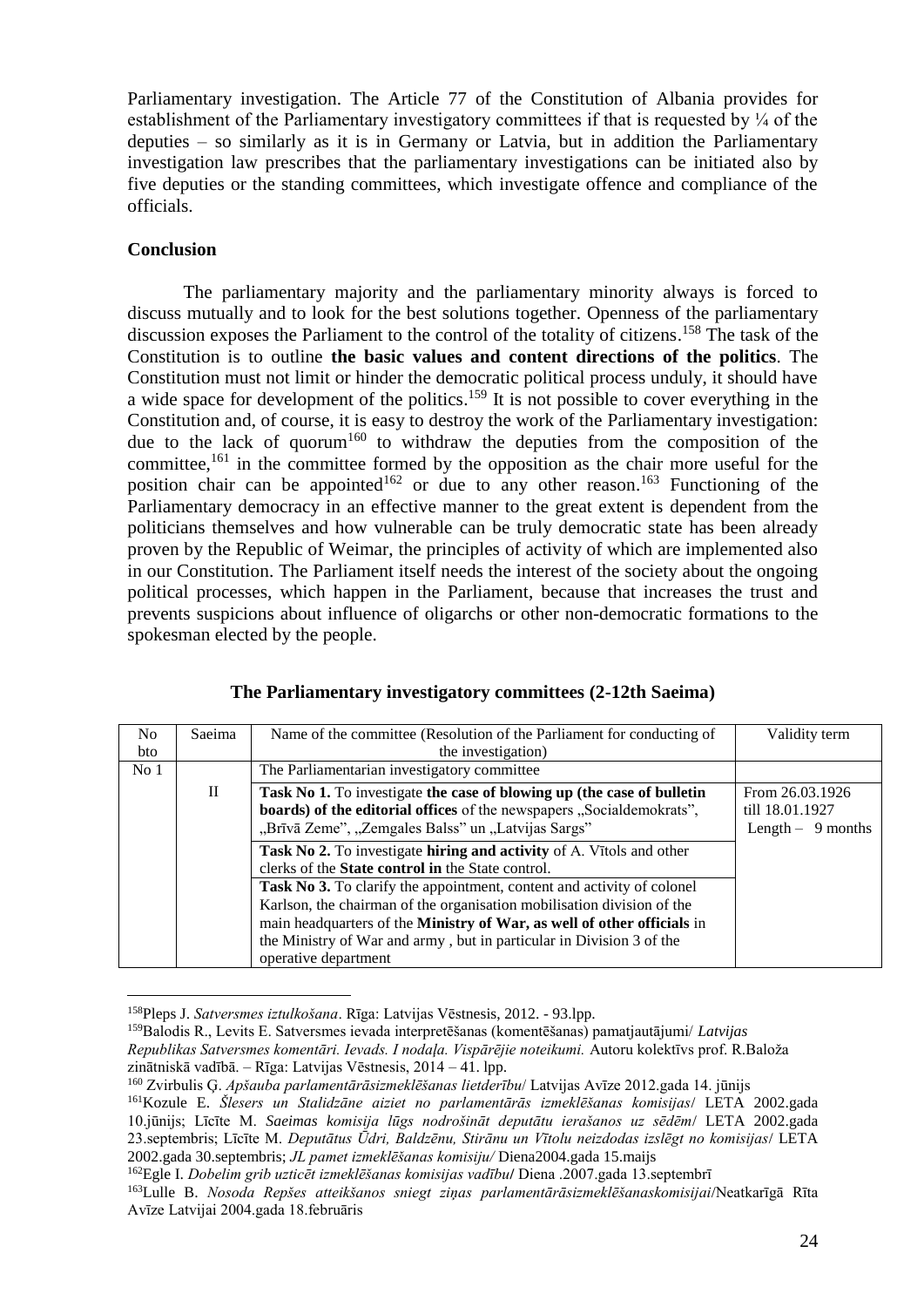|                 |                        | Task No 4. To clarify the appointment, content and activity in the<br>Ministry of Interior, in particular in the political administration of<br>Romaneko, the head of the border crossing point, who crossed the border<br>to Soviet Russia, taking with him information about protection of our<br>borders, as well of other officials                                                                                                                                                                                            |                                                                  |
|-----------------|------------------------|------------------------------------------------------------------------------------------------------------------------------------------------------------------------------------------------------------------------------------------------------------------------------------------------------------------------------------------------------------------------------------------------------------------------------------------------------------------------------------------------------------------------------------|------------------------------------------------------------------|
| No <sub>2</sub> | $\rm II$               | The Parliamentary investigatory committee in order to examine the<br>incoming information and complaints about the fact that with the citizens<br>arrested in the last weeks next to Krāslava in the political administration<br>of Daugavpils at interrogations also beating and torturing was<br>permitted.                                                                                                                                                                                                                      | From 22.10.1926.<br>till 07.12.1926.<br>Length $-1.5$ months     |
| No 3            | $\rm II$               | The Parliamentary investigatory committee in order to investigate the<br>upsetting rumours about the planned expropriation and indication on<br>the provocation for the political reason (the Prime Minister has stated<br>that known circles were preparing for the robbery of some credit<br>institution, which was not done only because the police got to know about<br>this intention; apart from simple criminals also some dark personas have<br>participated in this matter, who wanted to use this case for provocation). | From 01.04.1927<br>Length not known                              |
| No <sub>4</sub> | $\rm III$              | The Parliamentary investigatory committee in order to clarify several<br>issues concerning companies "Lats" and "Unionbanka" having payment<br>difficulties                                                                                                                                                                                                                                                                                                                                                                        | From 21.02.1930<br>till 07.06.1930<br>Length $-3$ months         |
| No 5            | $\rm III$              | The Parliamentary investigatory committee in order to clarify several<br>issues concerning Riga High School IV and events 9demonstartions) next<br>to it                                                                                                                                                                                                                                                                                                                                                                           | From 07.11.1930<br>till 10.03.1931<br>Length $-4$ months         |
| No 6            | $\rm III$              | The Parliamentary investigatory committee in order to clarify several<br>issues concerning the permit issued to M. Hausmanis for import of<br>transit rye and also several varieties of rye meal                                                                                                                                                                                                                                                                                                                                   | From 20.02.1931<br>till 22.07.1931<br>Length -4 months           |
| No 7            | $\rm III$              | The Parliamentary investigatory committee in order to clarify nationals<br>and political circumstances at the border zone                                                                                                                                                                                                                                                                                                                                                                                                          | From 08.05.1931<br>till 22.07.1931<br>Length $-2\sqrt{9}$ months |
| No 8            | IV                     | The Parliamentary investigatory committee in order to clarify several<br>questions concerning the death of Fricis Gailis arrested by the political<br>administration Riga division                                                                                                                                                                                                                                                                                                                                                 | From 31.01.1933<br>The coup<br>discontinued the<br>activity      |
| No 9            | $\mathbf V$            | The Parliamentary investigatory committee in order to clarify utilisation of<br>the state budget, usage of foreign credits and human help, management<br>and course of privatisation of the properties of the state, taking over of<br>properties of the occupation army, the Communist Party of the Soviet<br>Union and HSC and action of the senior officials of the state                                                                                                                                                       | From 13.07.1993<br>till 06.11.1995<br>Length $-27$ months        |
| No $10$         | $\mathbf V$            | The Parliamentary investigatory committee for assessment of the<br>lawfulness and efficiency of the receipt and utilisation of the credits<br>guaranteed by the state                                                                                                                                                                                                                                                                                                                                                              | From 27.10.1994<br>till 06.11.1995<br>Length $-12$ months        |
| No 11           | $\mathbf V$            | The Parliamentary investigatory committee concerning the financial<br>crisis in several banks of the Republic of Latvia                                                                                                                                                                                                                                                                                                                                                                                                            | From 23.02.1995<br>till 06.11.1995<br>Length $-8$ months         |
| No 12           | $\mathbf V$            | The Parliamentary investigatory committee for evaluation of the activity of<br>the company "Lattelekom"                                                                                                                                                                                                                                                                                                                                                                                                                            | From 19.01.1995<br>till 06.11.1995<br>Length $-9$ months         |
| No 13           | VI                     | The Parliamentary investigatory committee for clarification of the cause of<br>the crises of the bank "Baltija" and substantiation of the bankruptcy and<br>evaluation of the bank's rehabilitation projects submitted                                                                                                                                                                                                                                                                                                             | From 01.02.1996<br>till 19.12.1996<br>Length $-10$ months        |
| No 14           | VI                     | The Parliamentary investigatory committee for assessment of lawfulness<br>of the activity of the National Council of the radio and television and its<br>compliance with the state and society's interests                                                                                                                                                                                                                                                                                                                         | From 28.11.1996<br>till 02.11.1998<br>Length $-23$ months        |
| No 15           | $\overline{\text{VI}}$ | The Parliamentary investigatory committee to clarify the correctness of<br>granting of $G - 24$ credits, possibilities of repayment and determination of<br>personal liability for squanderers of this credit                                                                                                                                                                                                                                                                                                                      | From 17.04.1997<br>till 02.11.1998<br>Length $-18$ months        |
| No 16           | VI                     | The Parliamentary investigatory committee in order to clarify lawfulness<br>of the privatisation of the joint stock company "Latvijas Unibanka" and<br>the state joint stock company "Latvijas Krājbanka" and its compliance<br>with the state and society's interests                                                                                                                                                                                                                                                             | From 17.04.1997<br>till 02.11.1998<br>Length $-18$ months        |